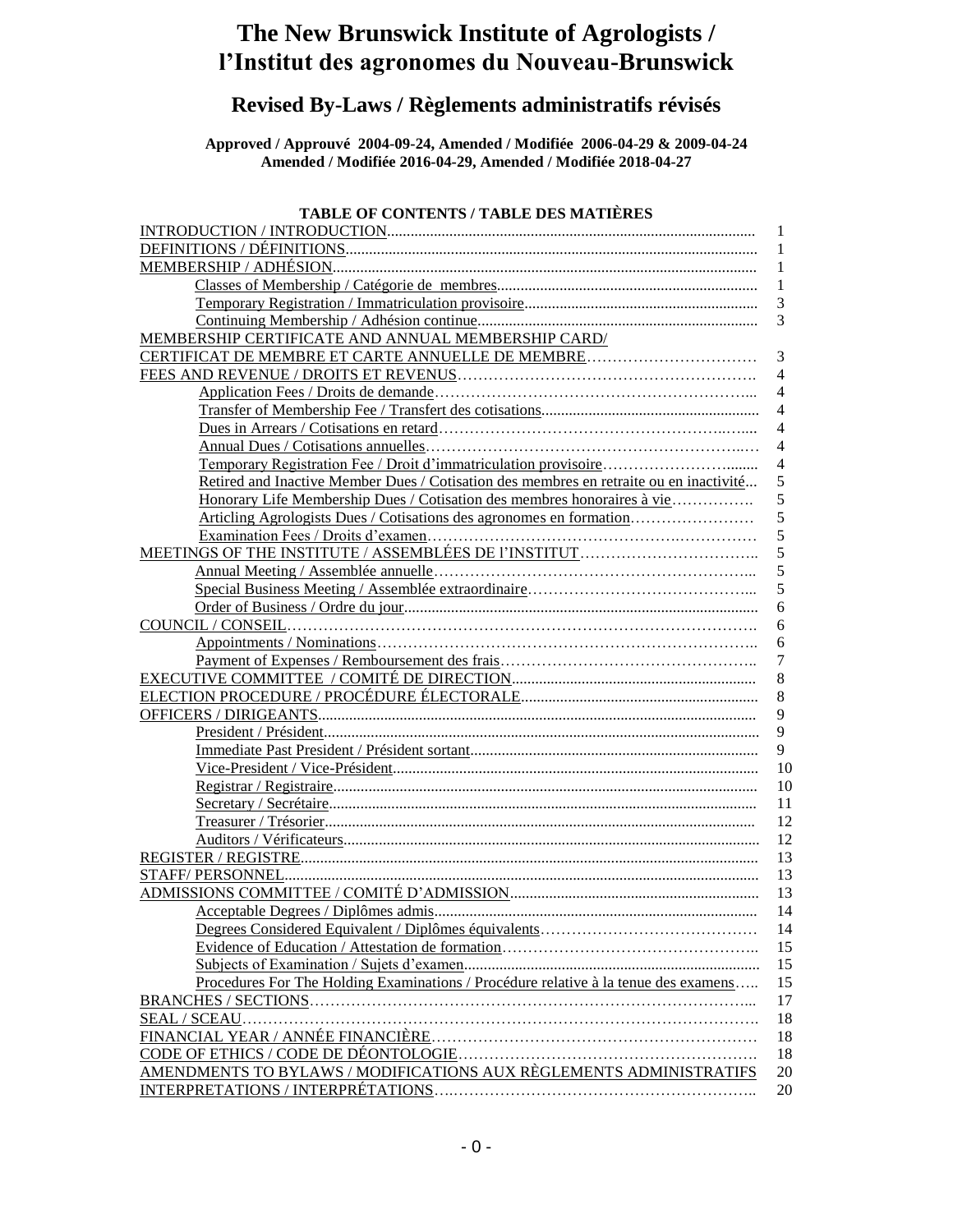#### **INTRODUCTION**

1. This by-law is intended to be consistent with the *Agrologists' Profession Act, 2004.* Where they differ, the Act shall govern.

### DEFINITIONS

2. In these by-laws, unless the context otherwise requires:

2.1. "Annual Meeting" means the annual general meeting of the Institute;

2.2. "Industry" means the farming industry;

2.3. "Province" means the Province of New Brunswick;

2.4. "Register" means a complete list of all classes of members of the Institute;

2.5. "Special Meeting" means a special business meeting of the Institute.

## MEMBERSHIP

3. Membership is limited as defined in sections 17 through 19 of the Act. The following by-laws are added for clarification.

### Classes Of Membership

3.1. There shall be three classes of membership: Full member, Articling Agrologist and Honorary Life Member.

3.1.1. A full member shall be a person whose qualifications are acceptable to the Council, and who has three or more years of training and/or experience in agriculture following the awarding of the acceptable degree. Full members may also be assigned to sub-classes for purposes of assessing the annual membership fees. These sub-classes are:

> 3.1.1.1. A full member - retired shall be a person who has been a member of the Institute for at least one year prior to being given this membership classification, at his or her request, when he or she has decided not to actively practice agrology.

3.1.1.2. A full member - inactive shall be a person who has been a full member of the Institute for at least one year prior to being given this membership classification, at his or her request, when he or she is intending not to actively practice agrology in the province for whatever reason. This membership status may be granted for a period of not more than three consecutive years.

# **INTRODUCTION**

1. Les présents règlements administratifs sont conformes à la *Loi de 2004 sur la profession d'agronome.* En cas de conflit, la Loi l'emporte.

# DÉFINITIONS

2. Dans les présents règlements administratifs, sauf si le contexte indique un sens différent :

> 2.1. « assemblée annuelle » désigne l'assemblée générale annuelle de l'Institut;

2.2. « industrie » désigne l'industrie agricole;

2.3. « Province » désigne la province du Nouveau-Brunswick;

2.4. « registre » désigne la liste complète de toutes les catégories de membres de l'Institut;

2.5. « assemblée extraordinaire » désigne une session de travail extraordinaire de l'Institut.

# ADHÉSION

3. L'adhésion est limitée selon la définition des articles 17 à 19 de la Loi. Les règlements administratifs suivants sont ajoutés pour fins de clarification.

### Catégorie de membres

3.1. Il existe trois catégories de membres : les membres à part entière, les agronomes en formation et les membres honoraires à vie.

3.1.1. Les membres à part entière sont des personnes dont le Conseil admet les qualifications et qui ont au moins trois ans de formation et/ou d'expérience en agriculture après l'obtention du diplôme admis. Les membres à part entière peuvent également être répartis par sous-catégories pour les fins de perception des cotisations annuelles. Ces souscatégories sont les suivantes :

> 3.1.1.1. Les membres à part entière – en retraite sont des personnes qui ont été membres à part entière de l'Institut pendant au moins un an avant d'être placées dans cette catégorie de membre, à leur demande, quand elles ont décidé d'arrêter l'exercice actif de l'agronomie.

> 3.1.1.2. Les membres à part entière – en inactivité sont des personnes qui ont été membres à part entière de l'Institut pendant au moins un an avant d'être placées dans cette catégorie de membre, à leur demande, quand elles ont décidé de ne plus exercer activement l'agronomie dans la province pour une raison quelconque. Ce statut de membre peut être accordé pour une période qui ne peut dépasser trois années consécutives.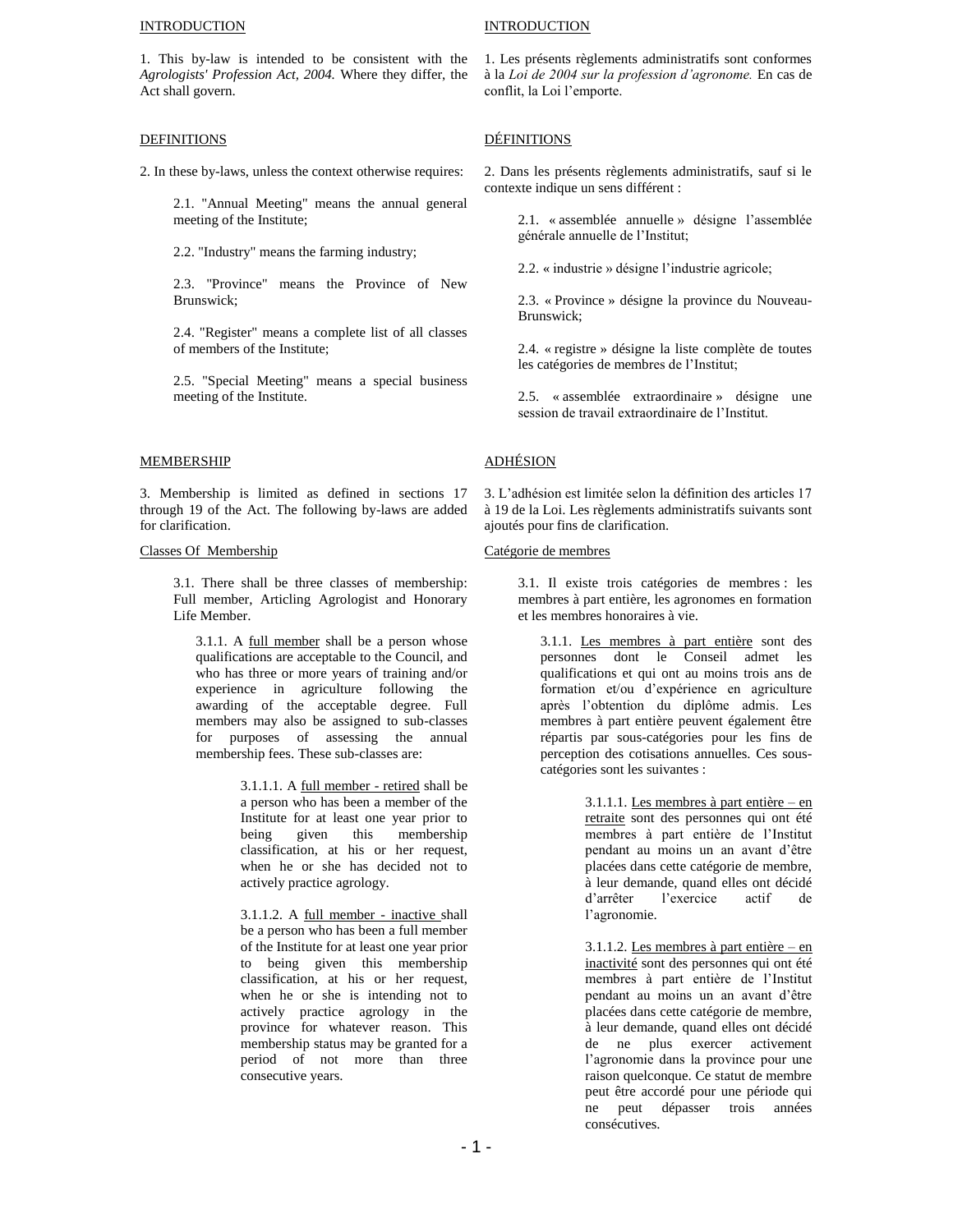3.1.2. An Articling Agrologist shall be a person whose qualifications are acceptable to the Council, and who has less than three years of training and/or experience in agriculture following the awarding of an acceptable degree.

> 3.1.2.1. An Articling Agrologist may be assigned and followed by a mentor who has been designated by Council following a recommendation by the Admissions Committee.

3.1.2.2. An Articling Agrologist shall take part in a series of training activities organized and/or accredited by the Institute. A member with Articling Agrologist status shall take part in training activities, as prescribed by the Admissions Committee, during the period that he or she has that status and before being admitted to full membership. A selection of at least six activities per year will be accredited by the Institute, the subject matter and nature of which will be determined by Council. A record of accredited training sessions shall be maintained by the Secretary in the Procedures Manual.

3.1.2.3. Individuals who have been accepted for membership as an Articling Agrologist must complete their articling, providing evidence of such, within four years from the date of acceptance. Failure to do so will result in removal from the membership register without further notification.

3.1.2.4. Examination requirements will be initiated within 6 months of articling completion and successfully completed with concomitant promotion to Professional Agrologist within twelve months of articling completion

3.1.3. The Council may, by unanimous vote, elect as an Honorary Life Member any person who has rendered outstanding service to the profession of agrology and/or to the Agricultural Industry.

3.2. A member in good standing, who leaves the Institute, or has been a full member - retired or inactive may be readmitted to membership without examination, subject to the Act section 19 and filing a satisfactory record of professional development during the period of absence or being required to undertake professional development after reinstatement, as prescribed by Council.

3.3. Any person resident in another province, who is a registered member in good standing in a professional agricultural organization, recognized by the Institute, and with which the Institute has a reciprocal agreement, may transfer his or her membership to the Institute provided he or she is lawfully entitled to work in Canada.

3.1.2. Les agronomes en formation sont des personnes dont le Conseil admet les qualifications et qui ont moins de trois ans de formation et/ou d'expérience en agriculture après l'obtention du diplôme admis.

> 3.1.2.1. Les agronomes en formation peuvent se voir assigner un mentor qui les suit et qui a été désigné par le Conseil sur les recommandations du comité d'admission.

> 3.1.2.2. Les agronomes en formation participent à une série d'activités de formation organisées et/ou accréditées<br>par l'Institut. Les membres en Les membres en formation participent à des activités prescrites par le comité d'admission au cours de la période où ils bénéficient de ce statut et avant de pouvoir être admis membre à part entière. L'Institut accrédite au moins six activités par an dont le Conseil déterminera le sujet et la nature. Le secrétaire tient un registre des sessions de formation accréditées dans le Manuel des procédures.

 3.1.2.3. Les personnes qui ont été admises membres à titre d'agronomes en formation doivent achever leur formation, attestations à l'appui, dans un délai de quatre ans de la date de leur acceptation. À défaut de quoi, elles seront radiées du registre des membres sans d'autre avis.

 3.1.2.4. L'obligation de subir l'examen devient exécutoire dans un délai de 6 mois de l'achèvement de la formation, et elle doit être satisfaite avec succès, avec promotion concomitante au statut d'agronome professionnel, dans un délai de 12 mois de l'achèvement de la formation.

3.1.3. Le Conseil peut, par voie de vote unanime, élire membre honoraire à vie toute personne qui a rendu des services exceptionnels à la profession de l'agronomie et/ou à l'industrie agricole.

3.2. Les membres en règle, qui quittent l'Institut ou qui sont membres à part entière – en retraite ou en inactivité - peuvent être réadmis en tant que membres sans avoir à subir d'examen, sous réserve de l'article 19 de la Loi, en déposant un rapport d'activités de perfectionnement professionnel satisfaisant effectuées au cours de la période d'absence ou en effectuant, après la réintégration, les activités de perfectionnement professionnel que prescrit le Conseil.

3.3. Toute personne résidente d'une autre province qui est membre immatriculé et en règle d'une organisation professionnelle agricole reconnue par l'Institut et avec laquelle l'Institut a une entente de réciprocité, peut transférer son adhésion à l'Institut,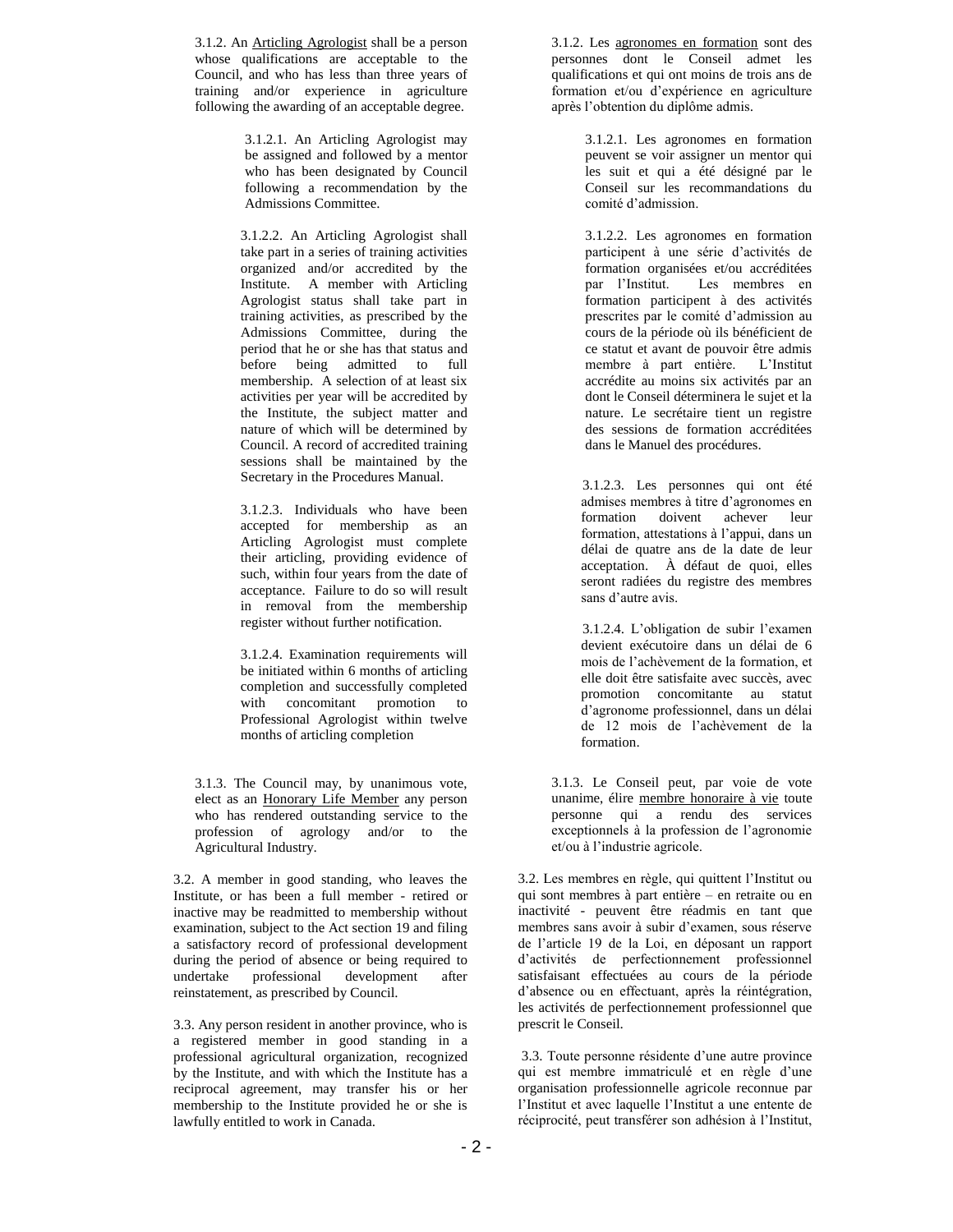à la condition qu'elle ait légalement droit de travailler au Canada*.*

### Temporary Registration

4. Any person seeking temporary registration in the Institute under section 22 of the Act shall:

4.1. submit evidence of membership in good standing in an association of agrologists in any other Province or Territory of Canada or in any other jurisdiction; and

4.2. provide information concerning the nature, location and duration of their proposed practice;

to the Registrar who shall forward it to the Admissions Committee for consideration and recommendation to Council.

4.3. Any person approved by Council for temporary registration shall:

> 4.3.1. Pay to the Registrar any fee that may be approved by Council for temporary registration; and

> 4.3.2. Be provided by the Registrar a certificate of temporary registration, not to exceed a period of six months.

# Continuing Membership

5. Any person who was a member in good standing at the time of proclamation of *The Agrologists Profession Act 2004* shall be deemed to possess the necessary qualifications for membership in the Institute.

# MEMBERSHIP CERTIFICATE AND ANNUAL MEMBERSHIP CARD

6. Each person received into full membership of the Institute, shall be presented with a certificate of membership.

> 6.1. The certificate of registration to be issued to members under subsection 21(1) of the Act shall be in such a form as is from time to time authorized by the Council.

> 6.2. The certificate of temporary registration to be issued to members under subsection 21(1) of the Act shall be in such a form as is from time to time authorized by the Council.

> 6.3. The method of indication of the annual renewal of the certificate of registration under subsection 21(1) of the Act shall be in a form as is from time to time authorized by the Council.

6.4. When a member relinquishes his or her membership for any cause whatsoever, the certificate of registration shall be returned to the Registrar.

## Immatriculation provisoire

4. Les personnes qui demandent l'immatriculation provisoire à l'Institut en vertu de l'article 22 de la Loi :

4.1. soumettent l'attestation de leur adhésion en règle dans une association d'agronomes d'une autre province, d'un territoire du Canada ou de toute autre juridiction; et

4.2. fournissent des renseignements sur la nature, l'emplacement et la durée de l'exercice projeté de la profession;

au registraire qui les fait parvenir au comité d'admission pour qu'il puisse les prendre en considération et faire des recommandations au Conseil.

4.3. Les personnes auxquelles le Conseil accorde l'immatriculation provisoire :

> 4.3.1. payent au registraire les droits que le Conseil peut avoir approuvés pour l'immatriculation provisoire; et

> 4.3.2. reçoivent du registraire un certificat d'immatriculation provisoire qui ne peut dépasser une période de six mois.

# Adhésion continue

5. Les personnes qui sont membres en règle au moment de la proclamation de la *Loi de 2004 sur la profession d'agronome* sont réputées posséder les qualifications nécessaires pour adhérer à l'Institut.

# CERTIFICAT DE MEMBRE ET CARTE ANNUELLE DE MEMBRE

6. Chaque personne qui reçoit l'adhésion à part entière de l'Institut doit recevoir un certificat de membre.

> 6.1. Le certificat d'immatriculation qui est délivré aux membres en vertu du paragraphe 21(1) de la Loi est établi en la forme que le Conseil autorise à l'occasion.

> 6.2. Le certificat d'immatriculation provisoire qui est délivré aux membres en vertu du paragraphe 21(1) de la Loi est établi en la forme que le Conseil autorise à l'occasion.

> 6.3. La méthode d'indication du renouvellement annuel du certificat d'immatriculation prévu au paragraphe 21(1) de la Loi est établi en la forme que le Conseil autorise à l'occasion.

> 6.4. Lorsqu'un membre renonce à son adhésion pour une raison quelconque, il rend son certificat d'immatriculation au registraire.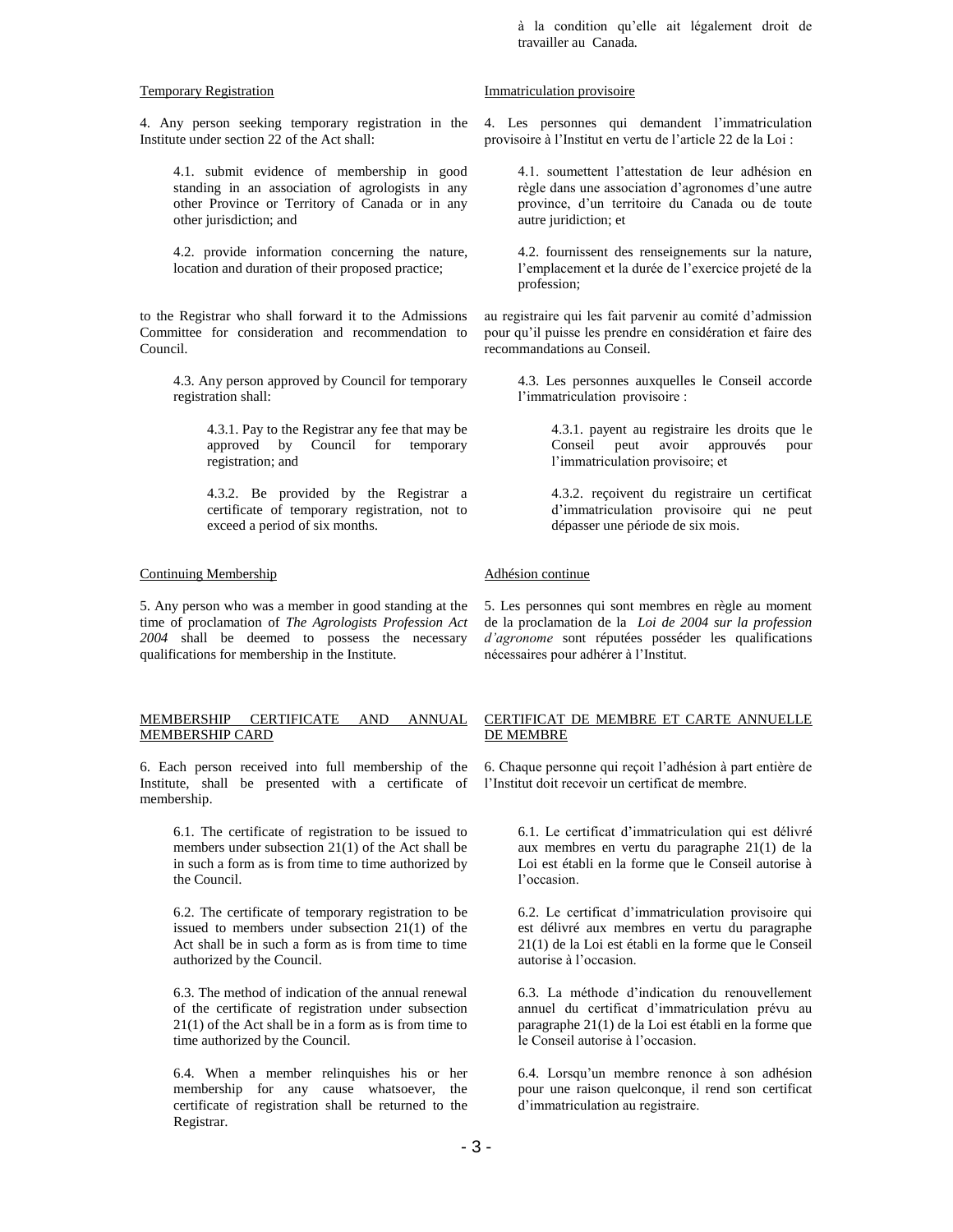6.5. The Registrar shall each year deliver by mail or otherwise, a membership card to each member in good standing of the Institute.

> 6.5.1. The membership card shall be in such a form as is authorized from time to time by the Council.

### FEES AND REVENUE

7. Any person, before being admitted to membership and so long as he or she remains a member, shall pay fees as hereinafter designated:

### Application Fees

7.1. An application fee, not refundable, of an amount to be set by Council, shall be remitted to the Registrar along with the application for membership.

#### Transfer of Membership Fee

7.2. Any person resident in another province, who is a registered member in good standing in a professional agricultural organization, recognized by the Institute, and with which the Institute has a reciprocal agreement, may transfer his or her membership to the Institute, and shall pay a nonrefundable application fee the amount of which shall be set by Council.

### Dues in Arrears

7.3. If a member is in arrears with his or her annual dues for a period of three months after the beginning of the financial year of the Institute, he or she shall be deemed to have forfeited his or her membership in the Institute and at the discretion of the Council, his or her name may be removed from the Register. If his or her name is removed from the Register and he or she desires to reunite with the Institute he or she shall have to make application and remit the application fee and annual fee as in the case of a new member. If reasonable cause for lapse of membership can be shown the Council may readmit him or her to membership without payment of the application fee.

### Annual Dues

8. The annual membership dues shall be set by the membership at an annual general meeting or at a special meeting called for that purpose.

8.1. The dues shall become due on the first day of January and payable before the last day of March, to the Registrar, by all members.

8.2. The first annual membership fee shall be remitted to the Registrar within thirty days after the candidate has been accepted into membership of the Institute.

### Temporary Registration Fee

9. Any person, resident in another province who is a registered member in good standing in a professional agricultural organization recognized by the Institute and 6.5. Chaque année, le registraire délivre par la poste ou de toute autre manière, une carte de membre à chaque membre en règle de l'Institut.

> 6.5.1. La carte de membre est établie en la forme que le Conseil autorise à l'occasion.

### DROITS ET REVENUS

7. Toute personne, avant d'être admise membre et aussi longtemps qu'elle le demeure, paie les droits suivants :

### Droits de demande

7.1. Un droit de demande, non remboursable dont le Conseil fixe le montant est remis au registraire avec la demande d'adhésion.

### Transfert des cotisations

7.2. Tout résident d'une autre province qui est membre immatriculé en règle d'une organisation professionnelle agricole, reconnue par l'Institut et avec laquelle l'Institut a un accord de réciprocité, peut transférer son adhésion à l'Institut, et paie un droit de demande non remboursable dont le Conseil fixe le montant.

#### Cotisations en retard

7.3. Si un membre est en retard dans le paiement de sa cotisation annuelle pendant une période de trois mois après le commencement de l'année financière de l'Institut, il est réputé avoir renoncé à sa qualité de membre de l'Institut et son nom, à la discrétion du Conseil, peut être radié du registre. Dans ce cas, s'il désire réintégrer l'Institut, il doit en faire la demande et verser le droit de demande et la cotisation annuelle, comme s'il était un nouveau membre. S'il peut démontrer que son adhésion a expiré pour un motif raisonnable, le Conseil peut le réintégrer en tant que membre sans qu'il ait à payer le droit de demande.

### Cotisations annuelles

8. Les membres fixent la cotisation annuelle, lors de l'assemblée générale annuelle ou lors d'une assemblée extraordinaire convoquée à cette fin.

8.1. Les cotisations sont exigibles le premier janvier et payables avant le trente et un mars au registraire par tous les membres.

8.2. Dans les trente jours qui suivent son admission à l'Institut, chaque candidat remet au registraire la première cotisation annuelle.

#### Droit d'immatriculation provisoire

9. Tout résident d'une autre province qui est membre immatriculé en règle d'une organisation professionnelle agricole, reconnue par l'Institut et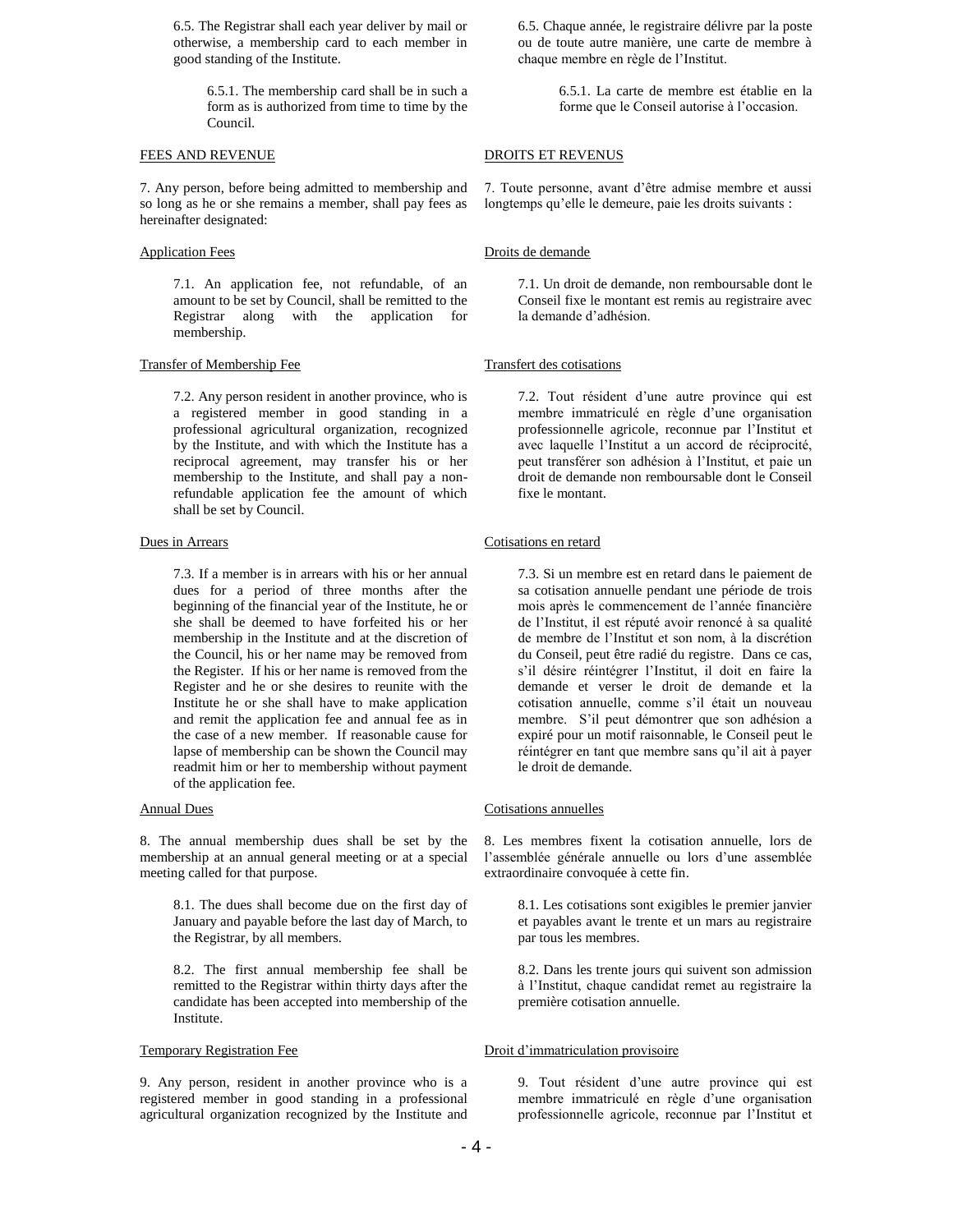with which the Institute has a reciprocal agreement, may be licensed to practice agrology part time in New Brunswick for a period of time not to exceed six months without being assessed an annual fee but may be required to pay a temporary registration fee to be set by Council.

9.1. A list of professional organizations recognized by the Institute with which the Institute has a reciprocal agreement shall be maintained by the Secretary in the Procedures Manual.

### Retired and Inactive Member Dues

10. A member who is deemed by Council to be retired or inactive shall pay annually 10% of the regular membership.

### Honorary Life Membership Dues

11. A member who is deemed by Council to be an Honorary Life Member shall not be required to pay the annual membership dues.

### Articling Agrologist Dues

12. A member who is classified as an Articling Agrologist shall pay annually 60% of the regular membership dues.

### Examination Fees

13. A member who is required to take an examination, either oral or written, for membership in the Institute shall pay a fee for the examination at rates established by Council.

> 13.1. The examination fee shall be payable by the candidate previous to the examination.

13.2. Examination fees are not refundable.

# MEETINGS OF THE INSTITUTE

### Annual Meeting

14. There shall be an annual meeting of the members of the Institute held at a time and place to be fixed by the Council.

### Special Business Meeting

15. Special business meetings of the Institute may be called by the President, when considered necessary, or by a majority of the Council, or by the Secretary when requested by at least twenty members of the Institute.

15.1. Notice of every annual or special business meeting of the Institute shall be given to each member at his or her last registered address at least fourteen days before the day on which such meeting is to be held. The non-receipt of such notice by any

avec laquelle l'Institut a un accord de réciprocité, peut être immatriculé pour exercer la profession d'agronome à titre provisoire au Nouveau-Brunswick pendant une période maximale de six mois sans avoir à payer de cotisation annuelle; il peut cependant avoir à payer le droit d'immatriculation provisoire que fixe le Conseil.

9.1. Le secrétaire tient dans le Manuel des procédures une liste des organisations professionnelles reconnues par l'Institut avec lesquelles il a un accord de réciprocité.

## Cotisation des membres en retraite ou en inactivité

10. Un membre que le Conseil considère être à la retraite ou en inactivité doit payer annuellement 10% de la cotisation régulière.

### Cotisation des membres honoraires à vie

11. Les membres que le Conseil considère membres honoraires à vie ne sont pas tenus de payer de cotisation annuelle.

# Cotisation des agronomes en formation

12. Les membres qui appartiennent à la catégorie des agronomes en formation paient chaque année 60% de la cotisation normale de membre.

### Droits d'examen

13. Les membres qui sont tenus de subir un examen oral ou écrit pour pouvoir devenir membres de l'Institut paient un droit d'examen conforme au taux que fixe le Conseil.

> 13.1. Les candidats paient le droit d'examen avant de le subir.

> 13.2. Les droits d'examen ne sont pas remboursables.

# ASSEMBLÉES DE L'INSTITUT

### Assemblée annuelle

14. L'assemblée annuelle des membres de l'Institut se tient à la date, à l'heure et au lieu que fixe le Conseil.

### Assemblée extraordinaire

15. Les assemblées extraordinaires de l'Institut peuvent être convoquées par le président lorsqu'il les juge nécessaires, par une majorité du Conseil ou par le secrétaire, lorsqu'au moins vingt membres de l'Institut le lui demandent.

15.1. L'avis de chaque assemblée annuelle ou de chaque assemblée extraordinaire de l'Institut est notifié à chaque membre à sa dernière adresse inscrite, au moins quatorze jours avant la date où elle doit se tenir. La non-réception d'un tel avis par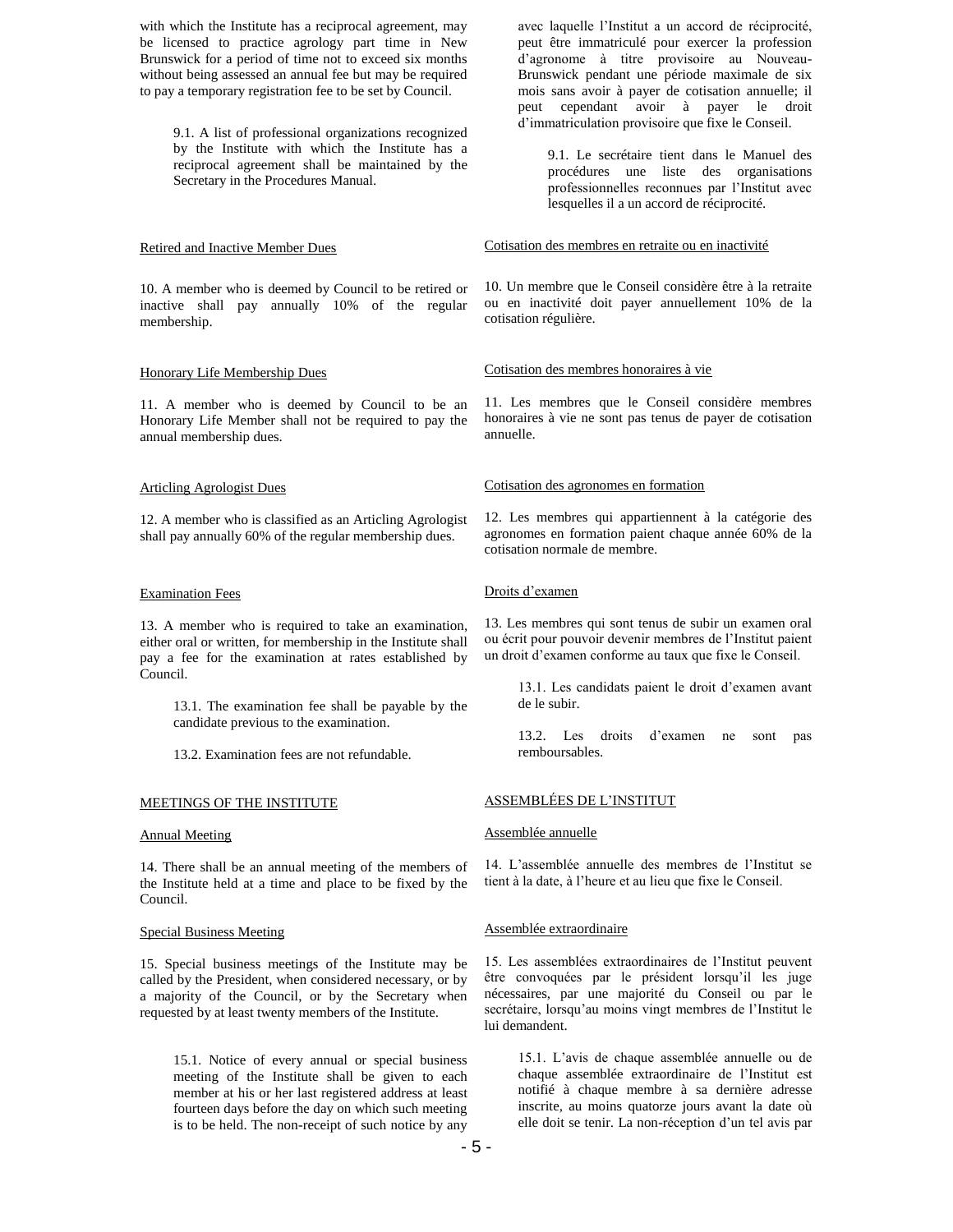member shall not invalidate the proceedings at any meeting.

15.2. Notice of any special meeting shall state the purpose for which the meeting is called.

15.3. A quorum at the annual meeting or at a special business meeting of the Institute shall be a minimum of fifteen members.

### Order of Business

16. The order of business at all meetings of the Institute shall be prepared by Council and approved by the meeting of the Institute.

16.1. The following order of business shall be followed except when changed by motion of the meeting supported by a two-third vote of the members present.

> 16.1.1. Reading and approval of minutes of the last meeting

16.1.2. Reports of officers and committees

16.1.3. Unfinished business

16.1.4. New business

### **COUNCIL**

17. The affairs of the Institute shall be under the control of, and shall be directed by, a Council as hereinafter set forth:

17.1. The term of office of members of Council shall be two years.

17.2. The Council shall perform all the general duties of a Board of Directors including but not limited to:

> 17.2.1. Conduct the general business of the Institute.

> 17.2.2. Have custody and control of the funds of the Institute for all normal expenditures as are authorized from time to time by vote of a duly called meeting of the members.

17.3. Council shall receive all applications for registration as a member of the Institute or for enrollment as an Articling Agrologist and shall refer the application to the admissions committee for review and consideration as required in section 16 of the Act.

17.4. Council shall receive recommendations from the admissions committee and carry out such actions as are required by the Act.

## **Appointments**

17.5. Appoint committees at its discretion to assist with the work of the Institute. These committees shall include:

un membre n'affecte pas la validité des procédures de l'assemblée en question.

15.2. Les avis d'assemblée extraordinaire indiquent le but de l'assemblée.

15.3. Un minimum de quinze membres constitue le quorum d'une assemblée annuelle ou d'une assemblée de travail extraordinaire de l'Institut.

# Ordre du jour

16. L'ordre du jour de toutes les assemblées de l'Institut est préparé par le Conseil et approuvé par l'assemblée de l'Institut.

> 16.1. L'ordre du jour suivant est observé, sauf changements apportés par voie de motion présentée à l'assemblée par les deux tiers des membres présents.

> > 16.1.1. lecture et adoption du procès-verbal de la dernière assemblée

> > 16.1.2. Rapports des dirigeants et des comités

16.1.3. Affaires en cours

16.1.4. Affaires nouvelles

### **CONSEIL**

17. Les affaires de l'Institut sont placées sous le contrôle et la direction du Conseil de la manière suivante :

> 17.1. Le mandat des membres du Conseil est de deux ans.

> 17.2. Le Conseil remplit toutes les fonctions générales d'un conseil d'administration notamment:

> > 17.2.1. La conduite des affaires générales de l'Institut.

> > 17.2.2. La garde et le contrôle des fonds de l'Institut pour toutes les dépenses normales autorisées à l'occasion par un vote d'une assemblée régulièrement convoquée des membres.

17.3. Le Conseil reçoit toutes les demandes d'immatriculation de membre de l'Institut ou d'inscription d'agronome en formation et réfère ces demandes au comité d'admission pour examen et considération, conformément à l'article 16 de la Loi.

17.4. Le Conseil reçoit les recommandations du comité d'admission et prend les mesures requises par la Loi.

# Nominations

17.5. Il nomme les comités qu'il juge utiles pour aider au travail de l'Institut. Ces comités sont les suivants :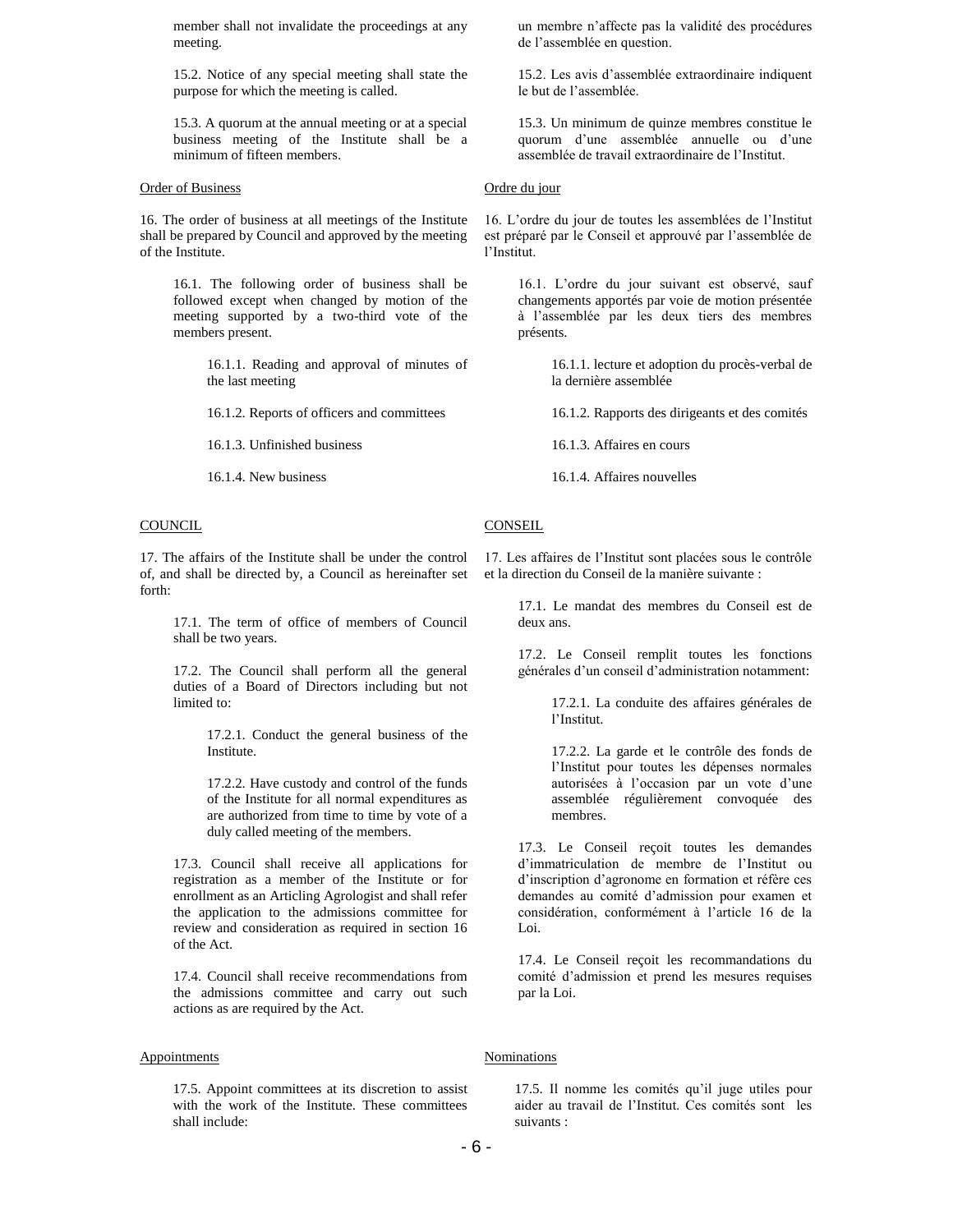17.5.1. An Admissions Committee;

17.5.2. A Nominating Committee;

17.5.3. A Complaints Committee;

17.5.4. A Discipline Committee;

17.5.5. An Awards Committee

and other committees as Council may from time to time deem necessary.

17.6. Make recommendations to the members regarding fees and other matters relating to the welfare of the Institute.

17.7. Supervise the formation of branches of the Institute and, at its discretion, make grants to such branches from the fees collected.

17.8. Appoint the Registrar, Secretary and Treasurer.

17.9. Fix salaries, fees and expenses of the officers, staff and examiners.

17.10. Report on the business carried out at each of its meetings to the next general meeting of the Institute.

17.11. There shall be at least two meetings of the Council held in each Institute year.

17.12. The President shall, when he or she considers it necessary or at the request of at least five Councillors, call a meeting of the Council.

17.13. At meetings of the Council a quorum shall consist of at least four members.

17.14. If a member absents himself or herself from two consecutive meetings of the Council without consent of the President, his or her seat may be declared vacant by the Council.

#### Payment of Expenses

17.15. Members of the Council and officers may be paid by the Institute out-of-pocket expenses incurred when attending meetings of the Council or when otherwise traveling on the business of the Institute. Members of the Council may be paid a per diem rate for meetings of the Council or for such duties as may be assigned them, the amount of said per diem rate to be determined by the Council.

17.16. Staff engaged by the Institute shall be paid according to contracts, as determined by Council.

17.17. Should the Institute have a representative on the Board of a recognized Canadian national organization of Agrologists, that representative should sit as an ex-officio member of the Institute Council.

17.18. Meetings of Council, the Executive committee or other committees of the Institute may

17.5.1. le comité d'admission;

17.5.2. le comité des mises en candidature;

17.5.3. le comité des plaintes;

17.5.4. le comité de discipline;

17.5.5. le comité des prix;

et les autres comités que le Conseil peut, à l'occasion, jugés nécessaires.

17.6. Il fait des recommandations aux membres sur les droits, les cotisations et les autres questions de bonne administration de l'Institut.

17.7. Il supervise la formation des sections de l'Institut et, à sa discrétion, accorde des subventions à ces sections sur les cotisations et les droits perçus.

17.8. Il nomme le registraire, le secrétaire et le trésorier.

17.9. Il fixe les salaires, les droits, les cotisations et les frais remboursables des dirigeants, du personnel et des examinateurs.

17.10. Il fait un rapport sur les affaires qu'il a traitées à chacune de ses réunions, lors de l'assemblée générale de l'Institut.

17.11. Le Conseil tient au moins deux réunions au cours de chaque année de l'Institut.

17.12. Lorsqu'il le considère nécessaire ou à la demande d'au moins cinq membres du Conseil, le président convoque une réunion du Conseil.

17.13. Quatre membres constituent le quorum des réunions du Conseil.

17.14. Si un membre est absent à deux réunions consécutives du Conseil, sans la permission du président, le Conseil peut déclarer son poste vacant.

### Remboursement des frais

17.15. Les membres du Conseil et les dirigeants peuvent recevoir de l'Institut le remboursement des frais qu'ils ont engagés lorsqu'ils assistent aux réunions du Conseil ou qu'ils voyagent pour s'occuper des affaires de l'Institut. Pour les réunions du Conseil ou pour s'acquitter d'autres fonctions qui peuvent leur être confiées, les membres du Conseil peuvent recevoir une indemnité journalière dont le montant est fixé par le Conseil.

17.16. Le personnel engagé par l'Institut reçoit les indemnités fixées par contrat par le Conseil.

17.17. Si l'Institut a un représentant au Conseil d'une organisation nationale canadienne d'agronomes reconnue, ce représentant devrait siéger comme membre d'office du Conseil de l'Institut.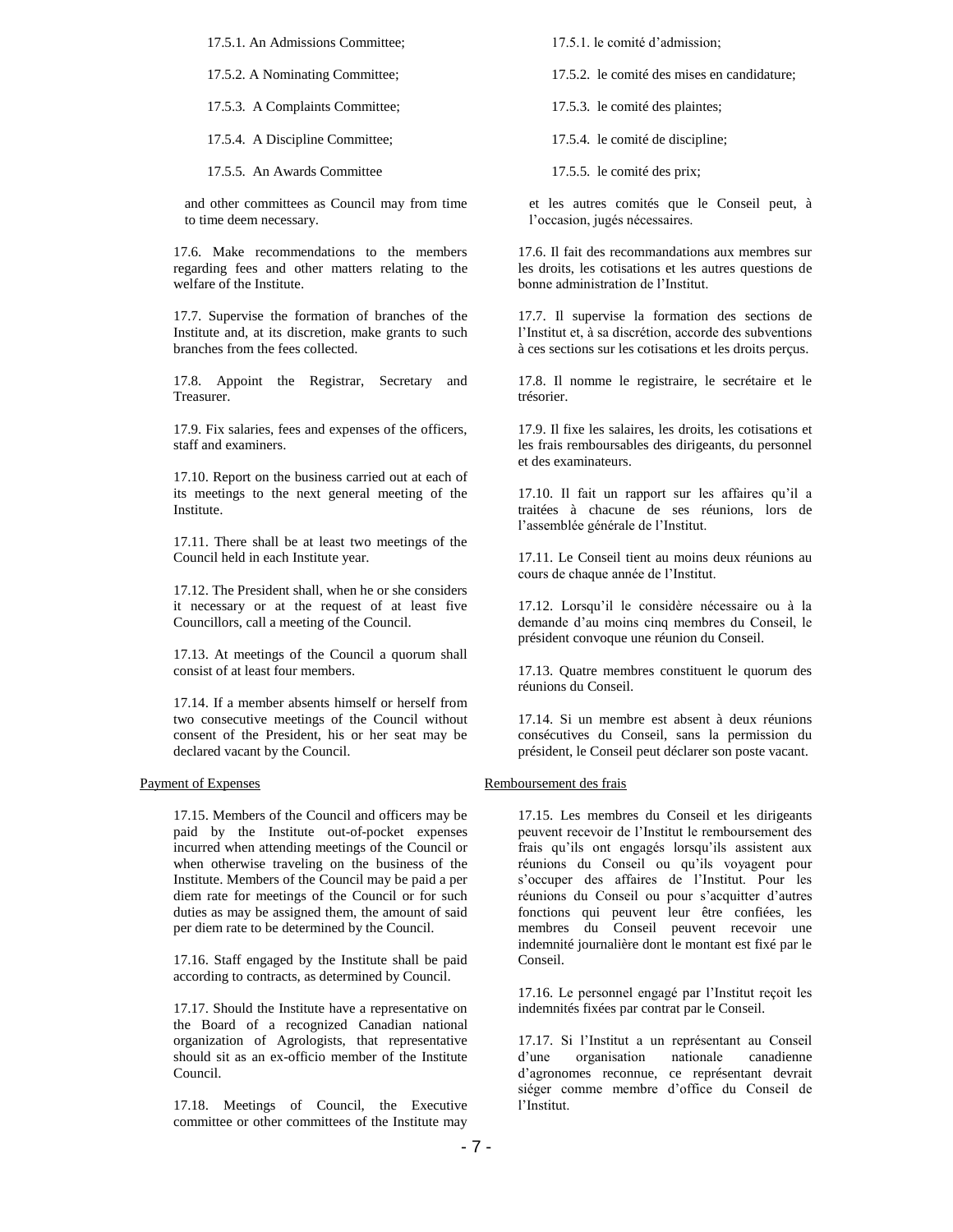be held by means of telephone or other communication facilities that permit all persons participating in the meeting to hear each other. Persons participating in the meeting shall be deemed to be present at the meeting.

### EXECUTIVE COMMITTEE

18. In addition to the Executive Committee established by the Act subsection 9(3), comprised of the president, vicepresident, immediate past president and treasurer, the registrar shall also be a member.

18.1. The Executive Committee shall be responsible for the day to day operation of the Institute and may make any necessary decisions required.

18.2. The Executive Committee shall make all decisions related to staff engaged by the Institute.

18.3. Any decisions made by the Executive Committee between meetings of the Council, which by the Act or these by-laws require the approval of the Council, shall be brought to the Council for consideration at the next meeting of Council following the decision of the Executive.

18.4. A quorum of the Executive Committee shall consist of four members.

# ELECTION PROCEDURE

19. The election of Councilors and Officers shall be in the manner hereinafter outlined, and take place during the business meeting of the Annual Meeting:

19.1. The Nominating Committee shall advise the members not later than February tenth of all vacant positions to be filled on the Council and that the nominations should be received not later than the date of the Annual Meeting before the beginning of the business meeting. Nominations shall include:

> 19.1.1. The signature of the candidate indicating consent to the nomination. The candidate shall be in good standing;

> 19.1.2. The signature of three members in good standing indicating support for the nomination.

19.2. During the business meeting of the Annual Meeting, the Nominating Committee shall report the nomination(s) for the vacant position(s). The President of the assembly shall then close the nominations and proceed to the election.

> 19.2.1. If there is only one valid nomination for a position, the President of the assembly shall declare the nominee elected for that position.

> 19.2.2. If there is more than one valid

17.18. Les réunions du Conseil, du comité de direction ou des autres comités de l'Institut peuvent se tenir par téléphone ou tout autre moyen de communications qui permet à tous les participants à la réunion de s'entendre. Les personnes qui participent à la réunion sont réputées être présentes à la réunion.

# COMITÉ DE DIRECTION

18. En plus du président, du vice-président, du président sortant et du trésorier du comité de direction établi par le paragraphe 9(3) de la Loi, le registraire est également membre de ce comité.

> 18.1. Le comité de direction est responsable de l'administration courante de l'Institut et peut prendre les décisions qui s'imposent.

> 18.2. Le comité de direction prend toutes les décisions relatives au personnel engagé par l'Institut.

> 18.3. Les décisions prises par le comité de direction entre les réunions du Conseil qui, en vertu de la Loi ou des présents règlements administratifs, nécessitent son approbation, sont soumises à sa considération lors de sa prochaine réunion qui suit la décision de l'exécutif.

> 18.4. Quatre membres constituent le quorum du comité de direction.

# PROCÉDURE ÉLECTORALE

19. L'élection des membres du Conseil et des dirigeants se déroule de la manière suivante durant la réunion d'affaires de l'assemblée annuelle :

> 19.1. Le comité des mises en candidature avise les membres au plus tard le dix février de tous les postes vacants du Conseil qui doivent être comblés et que les candidatures doivent être reçues au plus tard à la date de l'assemblée annuelle avant le commencement de la réunion d'affaires. Les candidatures comprennent :

> > 19.1.1. la signature du candidat indiquant qu'il consent à se porter candidat. Le candidat doit être en règle;

> > 19.1.2. la signature de trois membres en règle indiquant leur soutien à la candidature.

19.2. Pendant la réunion d'affaires de l'assemblée annuelle, le comité des mises en candidature fait un rapport sur la (les) candidatures(s) pour le(s) poste(s) vacant(s). Le président de l'assemblée clôt alors la mise en candidature et procède à l'élection.

> 19.2.1. S'il n'y a qu'une candidature valide pour un poste, le président de l'assemblée déclare le candidat élu à ce poste.

> 19.2.2. S'il y a plus d'une candidature valide pour un poste, un vote doit avoir lieu pour déterminer le candidat élu. En cas de partage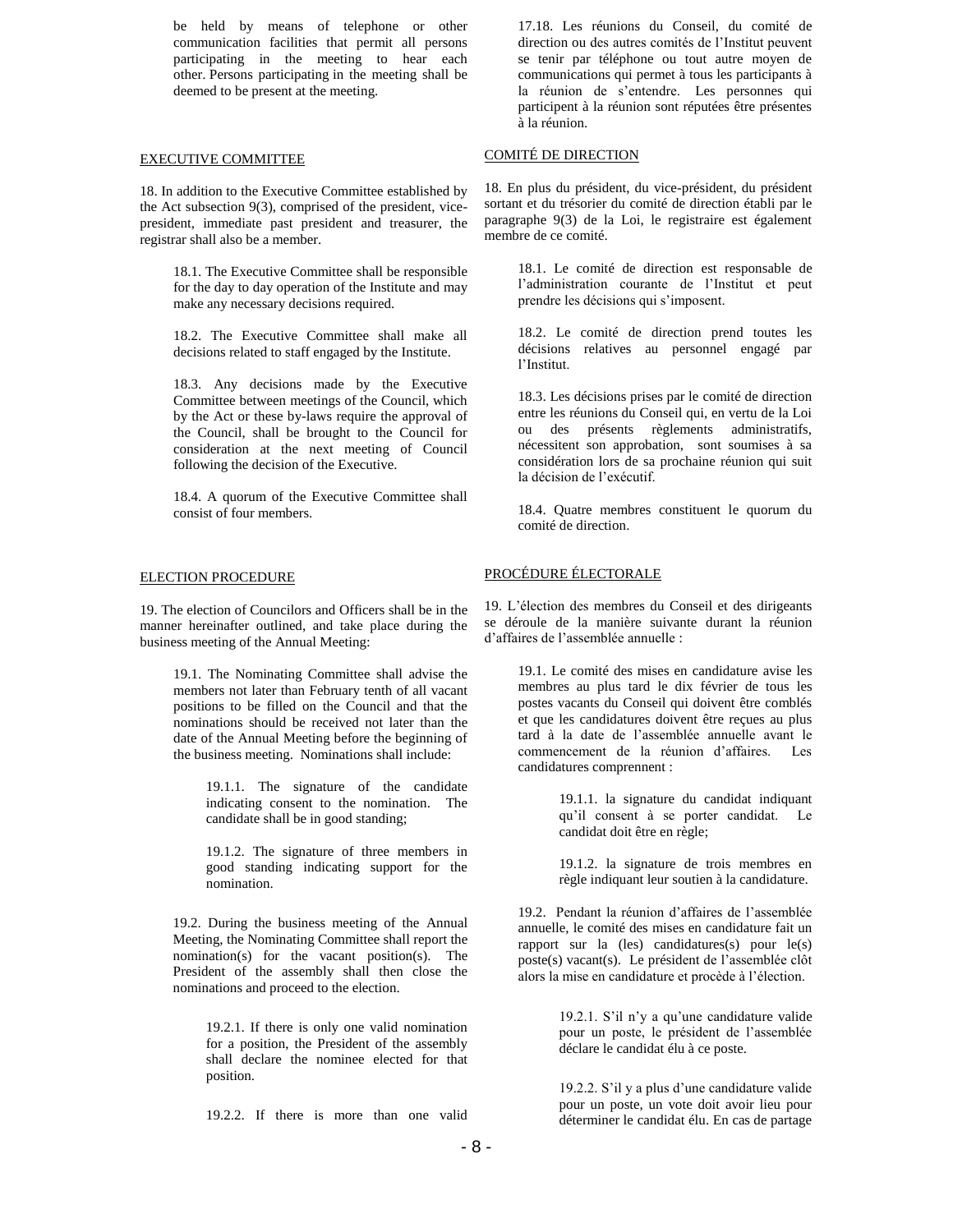nomination for a position, a vote shall occur to determine the nominee elected. In the event of a tie vote, then the President of the Assembly shall break the tie, but otherwise shall not vote. The President then declares the successful candidate elected for that position.

# **OFFICERS**

20. The officers of the Institute will be those persons appointed in the Act subsection 9(3) as the Executive Committee, and consist of the President, Immediate Past President, Vice-President and Treasurer, and shall also include the Registrar, Secretary, Auditors, and such other officers as are necessary for the proper functioning of the Institute.

20.1. They shall hold office for one year or until their successors are elected or appointed, as provided for in these bylaws.

### President

21. The President shall be the member who served the previous year as Vice-President or any member in good standing who has served two years on the Council.

21.1. The President shall hold office for the period following the annual meeting where he has been elected until the next annual meeting.

21.2. The duties of the President shall consist of the following:

> 21.2.1. To preside over meetings of the Institute, the Council and the Executive Committee;

> 21.2.2. To ascertain that a quorum is present at all meetings;

> 21.2.3. To preside fairly over meetings, not taking sides and ensuring members have opportunities to have the floor when appropriate;

> 21.2.4. To enforce all rules and to maintain order and decorum;

> 21.2.5. Not to present personal views during debate or take sides in debates while in the chair, and to relinquish the chair when he or she wishes to participate in a debate;

> 21.2.6. To authenticate, by his or her signature any documents of the Institute requiring authentication;

and such other duties as may be designated by the Institute or Council.

### Immediate Past President

22. The Immediate Past President shall be a member of the Council and a member of the Executive Committee.

des voix, le président de l'assemblée a une voix prédominante, mais il ne peut voter dans aucun autre cas. Le président déclare alors le candidat qui a obtenu le meilleur résultat élu à ce poste.

# **DIRIGEANTS**

20. Les dirigeants de l'Institut sont les personnes nommées au paragraphe 9(3) de la Loi au comité de direction, à savoir le président, le président sortant, le vice-président et le trésorier mais aussi le registraire, le secrétaire, les vérificateurs et les autres dirigeants qui sont nécessaires au bon fonctionnement de l'Institut.

20.1. Ils remplissent leurs fonctions pendant un an ou jusqu'à ce que leurs successeurs soient élus ou nommés, de la manière prévue dans les présents règlements administratifs.

### Président

21. Le président est le membre qui a rempli les fonctions de vice-président l'année précédente ou tout membre en règle qui a rempli des fonctions au sein du Conseil au cours des deux dernières années.

21.1. Le président remplit ses fonctions pendant la période allant de l'assemblée annuelle de son élection à l'assemblée annuelle suivante.

21.2. Les fonctions du président sont les suivantes :

21.2.1. présider les assemblées de l'Institut et les réunions du Conseil et du comité de direction;

21.2.2. s'assurer que le quorum est atteint à toutes les assemblées et à toutes les réunions;

21.2.3. présider les assemblées et les réunions de manière équitable, sans prendre parti et en s'assurant que les membres ont tous la chance de pouvoir prendre la parole en temps opportun;

21.2.4. appliquer toutes les règles et maintenir l'ordre et le décorum;

21.2.5. ne pas présenter d'opinion personnelle au cours du débat ni prendre parti dans les discussions lorsqu'il remplit les fonctions de président, et abandonner ses fonctions de président lorsqu'il désire participer à la discussion;

21.2.6. authentifier par sa signature tous documents de l'Institut qui nécessitent une signature;

et toutes autres fonctions que peut lui attribuer l'Institut ou le Conseil.

### Président sortant

22. Le président sortant doit être membre du Conseil et membre du comité de direction.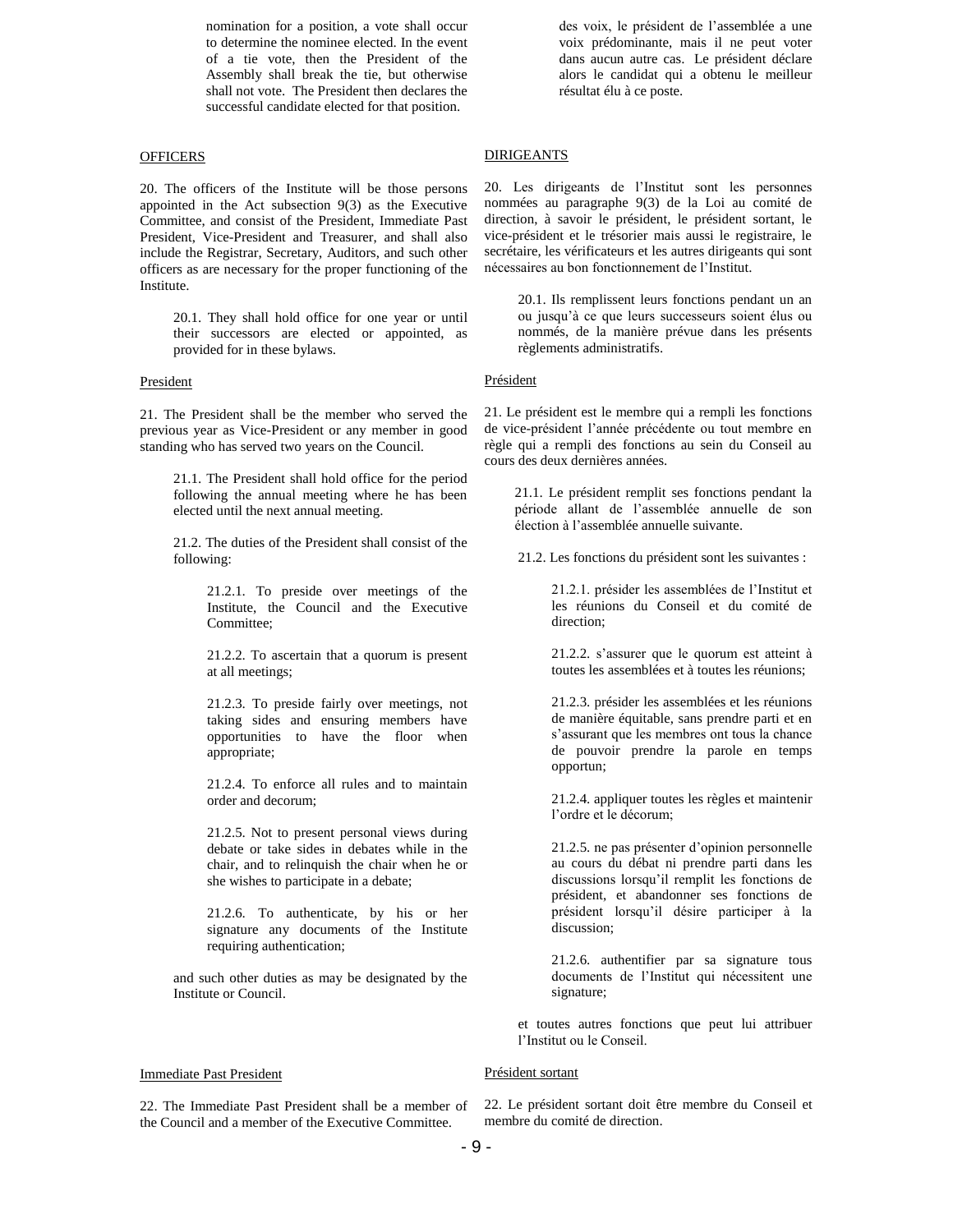22.1. The Immediate Past President's duties will be largely as an advisor to the President. In the absence of both the President and the Vice-President he or she will assume the duties of the President.

22.2. If the Immediate Past President assumes the office of President or is unable to perform his or her duties as in 22.1. he or she will be succeeded by the preceding Past President.

### Vice-President

23. The Vice-President shall be elected annually by the membership from among the Councillors who have served one year on Council immediately preceding the annual meeting.

23.1. The duties of the Vice-President shall be to assist the President and to assume the duties of the President in the latter's absence.

# Registrar

24. The Registrar shall be appointed by the Council under sub-section 12 (1) of the Act and shall hold office at the pleasure of the Council.

> 24.1. The Registrar shall keep a complete and up-todate register of all members of the Institute.

24.2. The Registrar shall receive all applications for membership with supporting documents and forward them to the Admissions Committee.

24.3. Upon notification to Council of the recommendation of the Admissions Committee, the Registrar shall notify the applicant of the recommendation and if membership is approved, issue a demand for the payment of the membership fee which shall be paid within thirty days, or if not approved, or approved subject to conditions, notify the applicant of his or her right to a review by Council within twenty days after receiving the recommendation. Should a review be held, the Registrar shall notify the applicant of the decision of Council.

24.4. Once the membership fee is paid he or she shall issue to the applicant an annual membership card and/or a membership certificate in such form and subject to such regulations as may be required by the Act, bylaws and resolutions of the Council. If the applicant is refused, the Registrar shall promptly so notify both the applicant and his or her employer.

24.5. When the Registrar receives notice from an employer that he or she has taken on an employee to practice agrology, he or she shall, within ten days of such notice, forward an application form to such employee and advise him or her that membership in the Institute is essential if he or she is to practice agrology in the Province.

24.6. It shall be the duty of the Registrar to request an employer of a person practicing agrology in New Brunswick to advise the Registrar within thirty days of taking on an employee to practice Agrology, of the name and address of such employee, and to

22.1. Les fonctions du président sortant sont généralement celles de conseiller du président. En l'absence du président et du vice-président, il remplit les fonctions du président.

22.2. Si le président sortant remplit les fonctions du président ou s'il n'est pas en mesure de remplir ses propres fonctions dans le cas prévu à l'article 22.1., le président sortant précédent le remplace.

# Vice-Président

23. Le vice-président est élu chaque année par les membres de l'Institut au sein des membres du Conseil qui y ont rempli des fonctions pendant un an, immédiatement avant l'assemblée annuelle.

23.1. Les fonctions de vice-président consistent à aider le président et à remplir ses fonctions en son absence.

# Registraire

24. En vertu du paragraphe 12 (1) de la Loi, le Conseil nomme le registraire qui remplit ses fonctions à la discrétion du Conseil.

> 24.1. Le registraire tient un registre complet et à jour de tous les membres de l'Institut.

> 24.2. Le registraire reçoit toutes les demandes d'adhésion avec documents à l'appui et les envoie au comité d'admission.

24.3. Sur notification au Conseil de la recommandation du comité d'admission, le registraire notifie la recommandation au demandeur et si le membre est accepté, lui envoie une facture pour le paiement du droit d'adhésion qui doit être payé dans les trente jours, ou en cas de nonacceptation, ou d'acceptation assujettie à des conditions, avise le demandeur de son droit d'obtenir une révision du Conseil dans les vingt jours qui suivent sa réception de la recommandation. Si une révision a lieu, le registraire avise le demandeur de la décision du Conseil.

24.4. Une fois que le droit d'adhésion a été payé, le registraire délivre au demandeur une carte annuelle de membre et/ou un certificat de membre en la forme et sous réserve des règlements que peuvent exiger la Loi, les règlements administratifs et les résolutions du Conseil. Si le demandeur n'est pas accepté, le registraire doit rapidement l'en aviser ainsi que son employeur.

24.5. Lorsqu'un employeur avise le registraire qu'il a embauché un employé pour exercer la profession d'agronome, le registraire, dans les dix jours de cet avis, envoie une formule de demande à l'employé et l'avise que son adhésion à l'Institut est essentielle, s'il désire exercer l'agronomie dans la province.

24.6. Il incombe au registraire de demander à l'employeur d'une personne qui exerce la profession d'agronome au Nouveau-Brunswick de fournir au registraire, dans les trente jours qui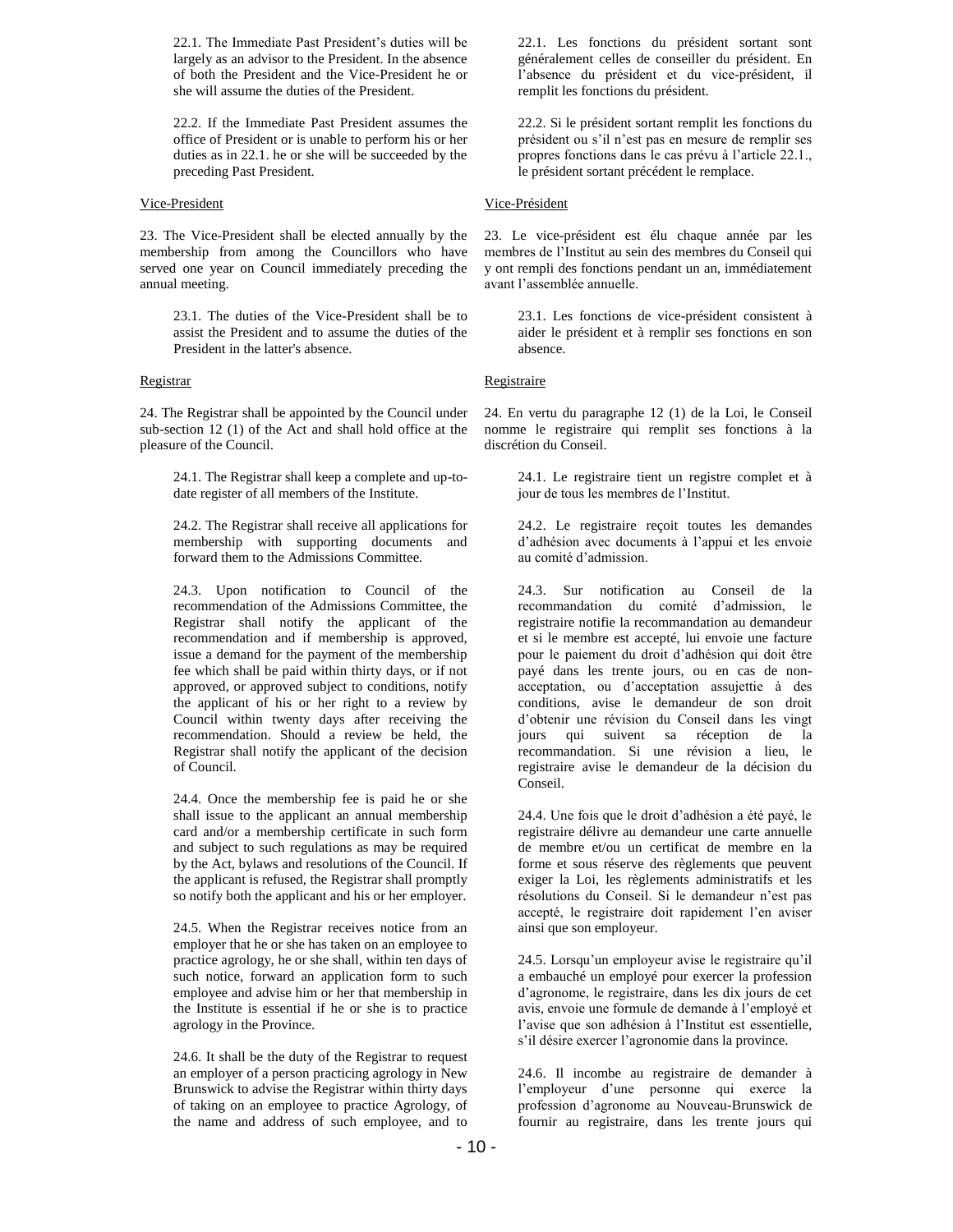further request such employer to notify the employee that it is his or her duty to make application to the Registrar for membership in the New Brunswick Institute of Agrologists.

24.7. The date on which the Registrar shall print and make available for inspection at the office of the Institute, free of charge, an alphabetical list, together with address, of all persons registered, shall be set as the first day of April of each year.

24.8. The Registrar may also hold the offices of the Secretary and/or Treasurer and, when such is the case, he or she shall perform the duties pertaining to these offices.

24.9. The Registrar shall collect all fees from applicants and members, issue receipts for the same in duplicate and file the duplicates for the information of the Council and the Auditors.

24.10. The Registrar shall have custody of the seal of the Institute and shall affix it to documents requiring the same as stated in section 41 of these bylaws.

24.11. The Registrar shall deposit at least monthly all moneys received on behalf of the Institute in such chartered bank or banks or Credit Union as the Council shall from time to time designate and secure a duplicate deposit slip which he or she shall turn over to the Treasurer or Secretary-Treasurer, if such officials have been appointed; otherwise, they shall be filed for the information of the Council and Auditors.

24.12. The Registrar shall have and shall keep in custody all books, paper records, etc. as directed by Council and shall deliver them, when authorized to do so by resolution of the Council, to such person or persons as may be named in such resolution.

24.13. Some of the duties of the Registrar may by assigned by contract to a staff person hired by the Institute who should report regularly to the Registrar on the progress of the assigned duties.

### **Secretary**

25. The Secretary shall be appointed by the Council under sub-section 12(2) of the Act and hold office at the pleasure of the Council. If the office of Secretary is held by the Registrar then the following duties shall be discharged by the Registrar.

25.1. The Secretary shall keep a permanent record of the proceedings of all meetings of committees, of the Council and of the Institute.

25.2. The Secretary shall have charge of the correspondence of the Institute with all persons other than members or perspective members whose correspondence should be the responsibility of the Registrar.

25.3. The Secretary shall keep a file of all such

suivent l'embauche d'un employé pour exercer la profession d'agronome, le nom et l'adresse de l'employé et de lui demander d'aviser l'employé de son obligation de faire une demande au registraire pour être membre de l'Institut des agronomes du Nouveau-Brunswick.

24.7. La date à laquelle le registraire doit imprimer et permettre l'inspection gratuite au secrétariat de l'Institut, d'une liste alphabétique de toutes les personnes immatriculées, avec leur adresse, est fixée chaque année au  $1<sup>er</sup>$  avril.

24.8. Le registraire peut également remplir le poste de secrétaire et/ou de trésorier et, dans ce cas, il remplit les fonctions de ces postes.

24.9. Le registraire perçoit tous les droits et toutes les cotisations des demandeurs et des membres, leur en délivre des reçus et en verse aux dossiers des copies pour l'information du Conseil et des vérificateurs.

24.10. Le registraire a la garde du sceau de l'Institut qu'il appose aux documents qui le requièrent, tel qu'indiqué à l'article 41 des présents règlements administratifs.

24.11. Le registraire dépose au moins chaque mois, toutes les sommes qu'il a reçues au nom de l'Institut dans la ou les banques à charte ou caisses populaires que le Conseil désigne à l'occasion et obtient un double du bordereau de dépôt qu'il remet au trésorier ou au secrétaire-trésorier, si ces dirigeants ont été nommés; dans le cas contraire, il le dépose aux dossiers pour l'information du Conseil et des vérificateurs.

24.12. Le registraire a et conserve tous les livres, dossiers sur papier, etc. que le Conseil lui demande d'avoir et de conserver et il les remet, lorsqu'il y est autorisé sur résolution du Conseil à la ou aux personnes dont le nom figure dans la résolution.

24.13. L'Institut peut assigner à contrat certaines des fonctions du registraire, à une personne embauchée par l'Institut qui devrait faire des rapports réguliers au registraire sur le progrès des fonctions assignées.

### Secrétaire

25. En vertu du paragraphe 12(2) de la Loi, le Conseil nomme le secrétaire qui remplit ses fonctions à la discrétion du Conseil. Si le registraire remplit le poste de secrétaire, il doit s'acquitter des fonctions suivantes :

25.1. Le secrétaire tient un registre permanent des procédures de toutes les réunions et assemblées des comités, du Conseil et de l'Institut.

25.2. Le secrétaire est chargé de la correspondance de l'Institut avec toutes les personnes sauf avec les membres ou les personnes qui ont l'intention de le devenir avec lesquelles le registraire est chargé de la correspondance.

25.3. Le secrétaire tient un dossier de toute la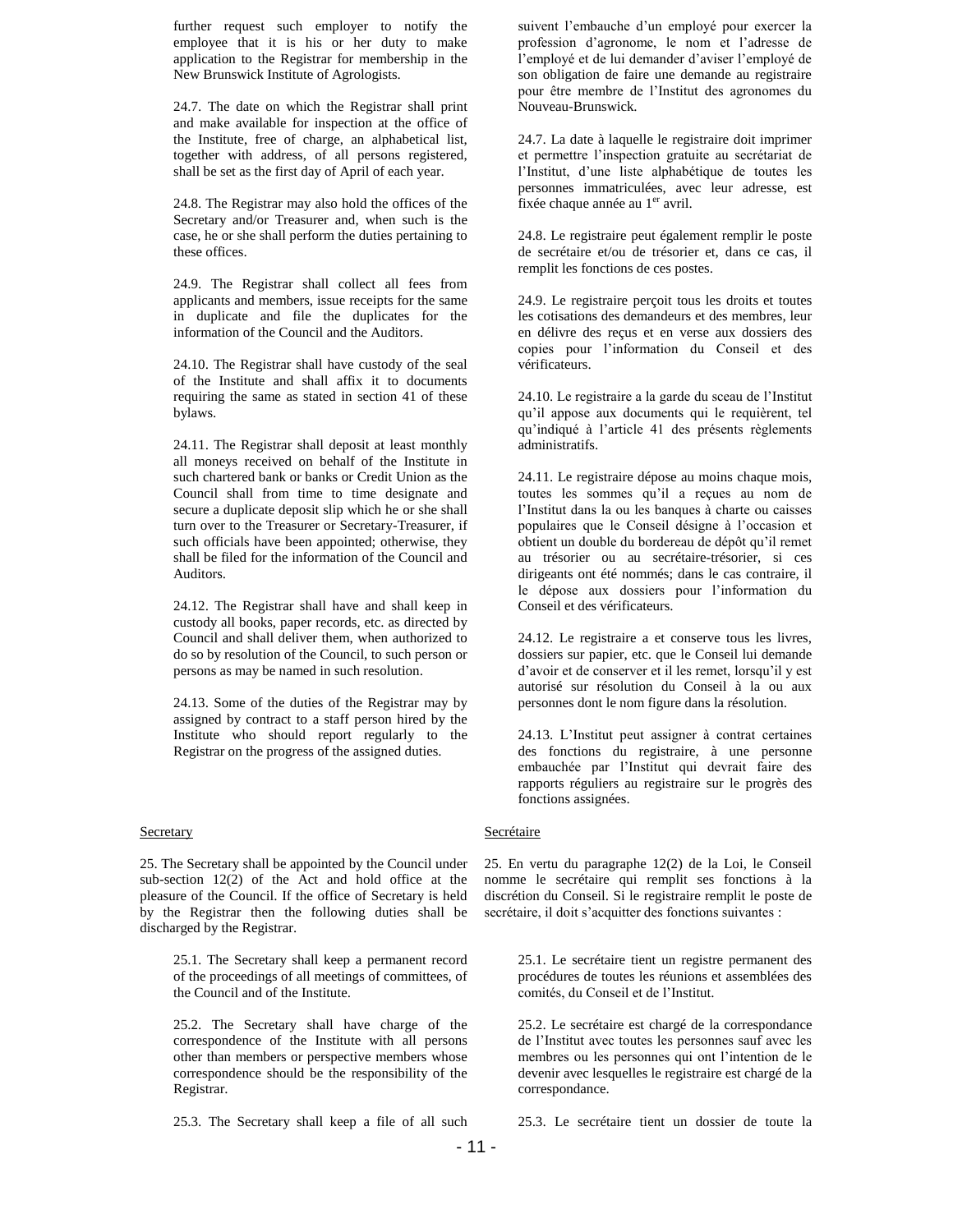correspondence of the Institute which shall be open to the Council or to any meeting of the Institute, when requested by resolution duly passed at such a meeting.

25.4. Some of the duties of the Secretary may be assigned by contract to a staff person hired by the Institute who should report regularly to the Secretary on the progress of the assigned duties.

## **Treasurer**

26. The Treasurer shall be appointed by the Council and shall hold office at the pleasure of the Council. The office of Treasurer may be held by the Registrar or the Secretary at the discretion of the Council, in which case the following duties shall be discharged by the Secretary-Treasurer or the Registrar.

26.1. The treasurer shall keep a complete record of moneys received and disbursed and shall prepare a balance sheet which shall be duly audited prior to each annual meeting.

26.2. The Treasurer shall, when directed by the Council, pay all accounts of the Institute by cheque, or other appropriate means, that have been approved by the President or other duly appointed officer.

26.3. The Treasurer shall keep a permanent ledger showing all receipts and disbursements of Institute moneys. This must be open and available to the Auditors and the members of the Council.

26.4. Some of the duties of the Treasurer may by assigned by contract to a staff person hired by the Institute who should report regularly to the Treasurer on the progress of the assigned duties.

### **Auditors**

27. An Auditor or Auditors shall be appointed by the members of the Institute at the annual meeting or at such special meeting as may be necessary. Vacancies in the position of Auditor or Auditors occurring between the times of the annual meetings or special meetings of the Institute shall be filled by Council.

> 27.1. It shall be the duty of the Auditor or the Auditors to make a complete and careful audit of the books and accounts of the Institute at least once in every year, and to ascertain and certify to the correctness of the balance sheet, as required in Section 123 of the *New Brunswick Companies Act*.

> 27.2. The Auditors shall have right of access at all times to the books, accounts and vouchers of the Institute, and shall be entitled to require from the Council and officers such information and explanations as are necessary for the performance of their duties, and shall make a report to the members on the accounts examined by them and on every balance sheet laid before the general meeting during their tenure of office, as required by Section 123 of the *New Brunswick Companies Act*.

> 27.3. All members in good standing shall be entitled to receive a copy of the balance sheet of the Institute.

correspondance de l'Institut qui est communiqué au Conseil ou à toute autre assemblée de l'Institut, lorsqu'une résolution régulièrement adoptée à cette assemblée le lui demande.

25.4. L'Institut peut assigner à contrat certaines des fonctions du secrétaire, à une personne embauchée par l'Institut qui devrait faire des rapports réguliers au secrétaire sur le progrès des fonctions assignées.

# **Trésorier**

26. Le Conseil nomme le trésorier qui remplit ses fonctions à la discrétion du Conseil. Le registraire ou le secrétaire peut remplir le poste de trésorier à la discrétion du Conseil, dans ce cas le registraire ou le secrétairetrésorier s'acquitte des fonctions suivantes :

> 26.1. Le trésorier tient un registre complet des sommes reçues et dépensées et prépare un bilan financier qui doit être régulièrement vérifié avant chaque assemblée annuelle.

> 26.2. Lorsque le Conseil le lui demande, le trésorier paie tous les comptes de l'Institut par chèque ou autre moyen approprié, approuvés par le président ou tout autre dirigeant régulièrement nommé.

> 26.3. Le trésorier tient un registre permanent qui indique toutes les sommes reçues et toutes les sommes dépensées par l'Institut. Les vérificateurs et les membres du Conseil peuvent consulter ce registre.

> 26.4. L'Institut peut assigner à contrat certaines des fonctions du trésorier à une personne embauchée par l'Institut qui devrait faire des rapports réguliers au trésorier sur les progrès des fonctions assignées.

# **Vérificateurs**

27. Les membres de l'Institut nomment un ou des vérificateurs à l'assemblée annuelle ou à toute assemblée extraordinaire qui peut être nécessaire. Le Conseil comble les vacances du poste ou des postes de vérificateurs qui peuvent se produire entre les assemblées annuelles ou les assemblées extraordinaires de l'Institut.

> 27.1. Le ou les vérificateurs ont pour fonctions d'effectuer une vérification complète et soigneuse des livres et des comptes de l'Institut au moins une fois par an, de s'assurer et d'attester de l'exactitude du bilan financier, tel que requis à l'article 123 de la *Loi sur les compagnies* du Nouveau-Brunswick.

27.2. Les vérificateurs ont le droit de consulter à tout moment les livres, comptes et pièces justificatives de l'Institut et de demander au Conseil et aux dirigeants les renseignements et les explications nécessaires à l'accomplissement de leurs fonctions. Ils font un rapport aux membres sur les comptes qu'ils ont examinés et sur chaque bilan financier déposé lors de l'assemblée générale, durant la durée de leur mandat, tel que requis à l'article 123 de la *Loi sur les compagnies* du Nouveau-Brunswick.

27.3. Tous les membres en règle ont le droit de recevoir une copie du bilan financier de l'Institut.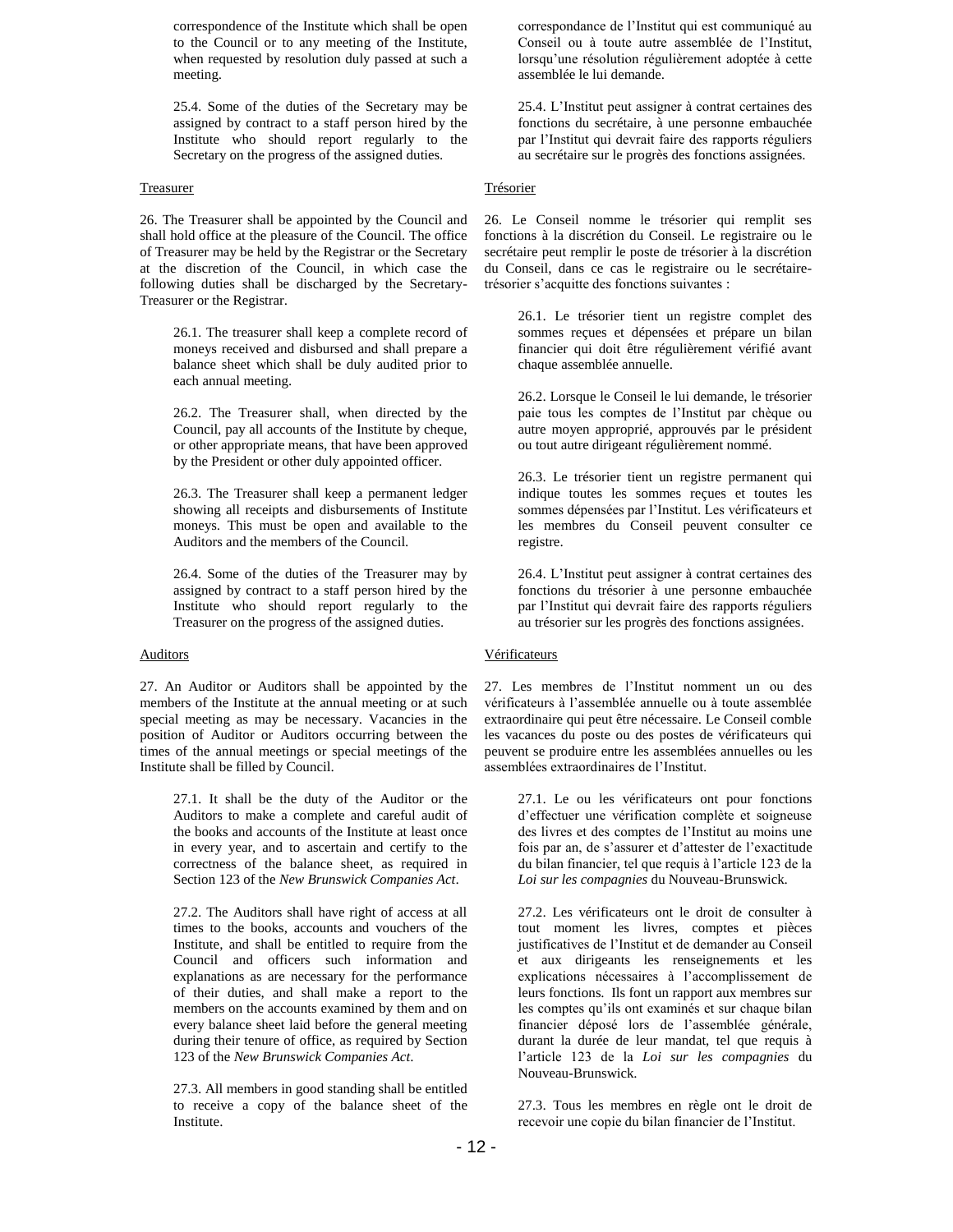## REGISTER

28. The register shall contain the name and address of each member and his or her file number as maintained by the Registrar.

28.1. The name of any person in default of fees or for other causes shall be removed from the Register, on order of the Council after a one month's notice has been sent to the person by registered mail at his or her last registered address.

28.2. Any person whose name is removed from the Register shall be so notified by registered letter and if he or she continues to practice agrology in New Brunswick the matter should be referred to the Discipline Committee under section 31 of the Act.

28.3. Any person whose name has been removed from the Register may, by order of the Council, after fulfilling all requirements of the by-laws of the Institute and the Act, or by order of the Council, be again placed on the Register.

# STAFF

29. The Institute may hire any persons deemed necessary for the operation of the Institute.

29.1. The Institute may enter into a contract with, and determine the duties, responsibilities and remuneration of persons hired by the Institute.

29.2. The Executive Committee will be responsible for the management of staff.

### ADMISSIONS COMMITTEE

30. The admissions committee shall carry out such duties as required by the Act and these by-laws.

30.1. The Admissions Committee may receive outof-pocket expenses when attending meetings of the committee. Members not on salary may be paid a per diem rate, the amount of which shall be determined by the Council.

30.2. The Admissions Committee shall, no later than thirty days following its appointment, present to the Council, for approval, a document outlining the proposed procedures for the holding of examinations.

30.3. The Admissions Committee may, at any time it considers appropriate, request Council to approve changes to the procedures for the holding of examinations.

31. The candidate to be examined shall be advised:

31.1. of the date and time of the scheduled examination at least thirty days in advance.

31.2. that the examination fee as determined by the

# REGISTRE

28. Le registre tenu par le registraire indique le nom et l'adresse de chaque membre ainsi que son numéro de dossier.

> 28.1. Le nom de toute personne qui n'a pas payé sa cotisation ou ses droits est radié du registre ou pour tout autre motif, sur l'ordre du Conseil, après qu'un avis d'un mois a été envoyé à la personne par courrier recommandé à sa dernière adresse inscrite.

> 28.2. Toute personne dont le nom est radié du registre en est avisé par lettre recommandée et si elle continue à exercer la profession d'agronome au Nouveau-Brunswick, son cas est référé au comité de discipline en vertu de l'article 31 de la Loi.

> 28.3. Toute personne dont le nom est radié du registre peut, par ordre du Conseil, après avoir rempli toutes les conditions requises des règlements administratifs de l'Institut et de la Loi, ou sur l'ordre du Conseil, être réintégrée au registre.

# **PERSONNEL**

29. L'Institut peut embaucher toutes personnes réputées nécessaires à son fonctionnement.

> 29.1. L'Institut peut passer des contrats avec les personnes qu'il embauche; il peut également fixer leurs fonctions, leurs responsabilités et leur rémunération.

> 29.2. Le comité de direction est responsable de la gestion du personnel.

# COMITÉ D'ADMISSION

30. Le comité d'admission remplit les fonctions prescrites par la Loi et les présents règlements administratifs.

> 30.1. Les membres du comité d'admission peuvent recevoir le remboursement de leurs menues dépenses lorsqu'ils assistent aux réunions du comité. Les membres non salariés peuvent recevoir une allocation journalière dont le Conseil fixe le montant.

> 30.2. Le comité d'admission présente, au plus tard trente jours après sa nomination, à l'approbation du Conseil, un document définissant la procédure proposée pour la tenue des examens.

> 30.3. Le comité d'admission peut, à tout moment qu'il juge convenable, demander au Conseil d'approuver la procédure de tenue des examens.

31. Les candidats qui subissent l'examen sont avisés :

31.1. de la date, de l'heure et du lieu de l'examen prévu au moins trente jours à l'avance;

31.2. que les droits d'examen fixés par le Conseil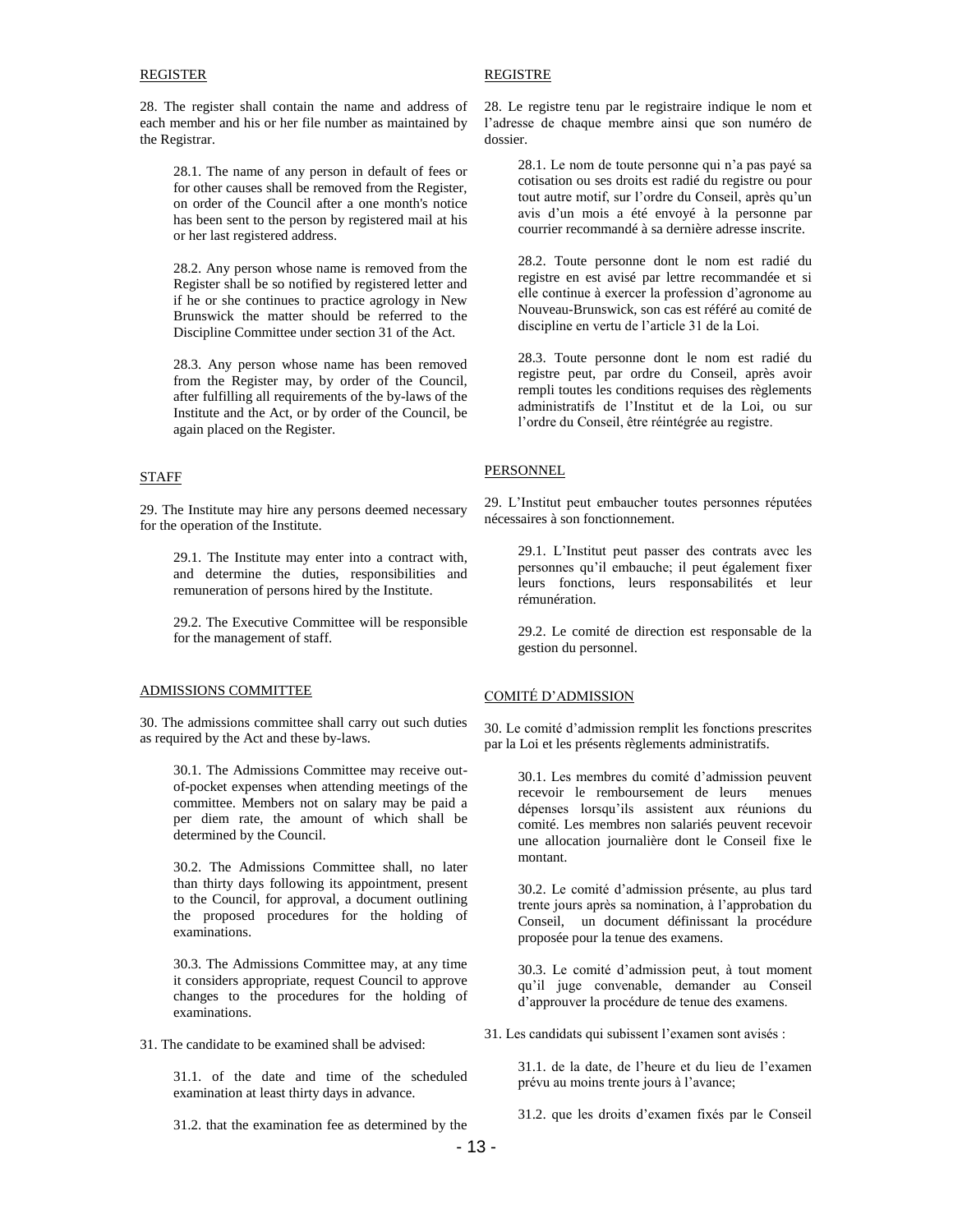Council must be paid prior to the examination session;

31.3. of the topics in which he or she is expected to answer questions and the nature of the examination process.

32. The candidate to be examined shall be provided with copies of:

32.1. a current version of the *Agrologists Act*,

32.2. a current version of the by-laws of the Institute,

32.3. a current version of the Institute Procedures Manual,

32.4. other descriptive brochures related to the Institute, a recognized Canadian national organization of Agrologists and the agrology profession as deemed appropriate by the Admissions Committee.

33. Prior to the scheduling of the examination dates, the candidate shall indicate his or her choice of language (French / English) for the examination.

### Acceptable Degrees

34. Canadian universities from which degrees in agriculture or related fields are deemed to be acceptable are:

34.1. the universities of British Columbia, Alberta, Saskatchewan, Manitoba, Guelph, McGill (Mcdonald College), Laval, Dalhousie (Nova Scotia Agricultural College); and

34.2. any university offering a baccalaureate degree accepted by the Agricultural Instittute of Canada and the Ordre des Agronomes du Quebec Accreditation program; and

34.3. any university from any country which, upon the recommendation of the Admissions Committee, is accepted by Council.

## Degrees Considered Equivalent

35. Any graduate of a baccalaureate program which provides the following:

 - a sound basis in appropriate natural and social sciences;

- a general knowledge of the agri-food system;

 - sufficient depth in the area of specialization in some aspect of agriculture;

 - the ability to think critically and solve problems especially in a team context;

- the ability to communicate orally and in writing;

- computer literacy;

- an appreciation of the arts and humanities;

 - an understanding of the elements of the business of agriculture; and

 - knowledge of the profession of agrology and of ethical professional behavior;

doivent être payés avant la session d'examen;

31.3. des sujets sur lesquels porteront les questions de l'examen et de la nature du processus d'examen.

32. Les candidats qui subissent l'examen reçoivent les documents suivants :

32.1. une version à jour de la *Loi sur les agronomes*;

32.2. une version à jour des règlements administratifs de l'Institut;

32.3. une version à jour du Manuel des procédures de l'Institut;

32.4. d'autres brochures explicatives sur l'Institut, une organisation nationale canadienne d'agronomes reconnue et la profession d'agronome que le comité d'admission juge appropriées.

33. Avant la fixation des dates de l'examen, le candidat indique la langue (Français / Anglais) dans laquelle il subira l'examen.

### Diplômes admis

34. Les universités canadiennes dont les diplômes d'agriculture ou de domaines connexes sont réputés admis sont les suivantes:

34.1. les universités de Colombie-Britannique, d'Alberta, de Saskatchewan, du Manitoba, de Guelph, McGill (Collège Mcdonald), Laval, Dalhousie (Nova Scotia Agricultural College);

34.2. toute université offrant un baccalauréat admis par l'Institut agricole du Canada et le programme d'accréditation de l'Ordre des Agronomes du Québec; et

34.3. toute université de tout pays que, sur la recommandation du comité d'admission, le Conseil admet.

### Diplômes équivalents

35. Les diplômés d'un programme de baccalauréat qui dispense ce qui suit :

- une base solide en sciences naturelles et sociales appropriées;
- une connaissance générale du système agroalimentaire;
- un domaine de spécialisation suffisamment avancé dans certains aspects de l'agriculture;
- l'aptitude à penser de manière critique et à résoudre des problèmes, particulièrement dans le contexte du travail en équipe;
- l'aptitude à communiquer oralement et par écrit;
- une formation en informatique;
- une appréciation des arts et des sciences humaines;
- une bonne compréhension des éléments du commerce agricole; et
- une bonne connaissance de la profession d'agronome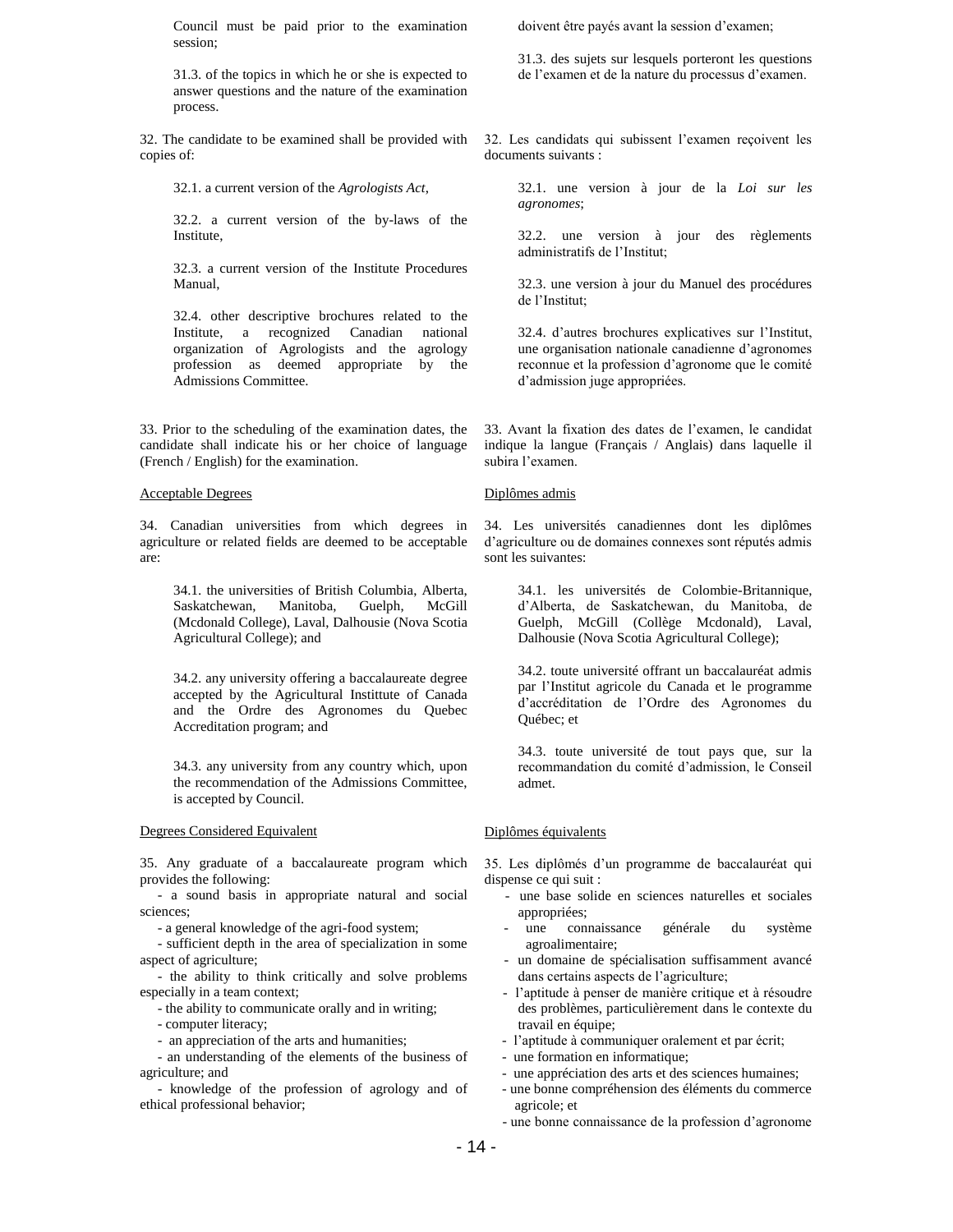may request the Admissions Committee to accept the degree as equivalent to a degree in agriculture and if it is so accepted may be treated for purposes of application as though they have a degree in agriculture.

36. The accreditation program of the Agricultural Institute of Canada and the Ordre des Agronomes du Quebec may be used for the purpose of establishing standards of qualifications to practice agrology.

#### Evidence of Education

37. An application for membership should be accompanied by the following documentation:

37.1. an academic transcript and proof of baccalaureate and/or other degree;

37.2. proof of good standing with another regulatory body, if applicable;

37.3. proof of work experience if applicable;

37.4. three letters of reference including one letter from a professional agrologist and character reference;

37.5. evidence of language proficiency in English or French;

37.6. the registration fee.

### Subjects of Examination

38. Persons who apply for registration or enrollment should be examined on the following topics:

> 38.1. the profession of agrology in New Brunswick and Canada;

38.2. professionalism and ethics.

### Procedures For The Holding Of Examinations

39. The procedures to be followed for the carrying out of examinations of new applicants are as follows:

### 39.1. Written Examination

39.1.1. The admissions committee should maintain a set of written questions for the general examination that test the knowledge of an applicant in the areas required by bylaw 38.

39.1.2. The test questions will be reviewed and up-dated annually.

39.1.3. The Chairman of the Admissions Committee, along with the candidate, will schedule and agree upon an examination time.

et de ce qui constitue un comportement professionnel conforme à la déontologie;

peuvent demander au comité d'admission d'admettre leur diplôme comme étant équivalent à un diplôme d'agriculture et si le comité l'admet en tant que tel, ils peuvent être traités pour les fins de la demande comme s'ils étaient détenteurs d'un diplôme en agriculture.

36. Les normes de qualifications pour exercer l'agronomie peuvent être établies en utilisant le programme d'accréditation de l'Institut agricole du Canada et de l'Ordre des Agronomes du Québec.

#### Attestation de formation

37. Les demandes d'adhésion devraient être accompagnées des documents suivants :

37.1. un relevé de notes universitaires et une attestation du baccalauréat et/ou d'un autre diplôme;

37.2. une attestation d'adhésion en règle dans un autre organisme de réglementation, le cas échéant;

37.3. une attestation d'expérience de travail, le cas échéant;

37.4. trois lettres de référence, notamment la lettre d'un agronome professionnel et une référence de bonne réputation;

37.5. une attestation de compétence linguistique en anglais ou en français;

37.6. le droit d'immatriculation.

### Sujets d'examen

38. L'examen des personnes qui demandent l'immatriculation ou l'inscription devraient porter sur les sujets suivants :

> 38.1. la profession d'agronome au Nouveau-Brunswick et au Canada;

38.2. le professionnalisme et la déontologie.

Procédure relative à la tenue des examens

39. La procédure à suivre pour examiner les nouveaux candidats est la suivante :

## 39.1. Examens écrits

39.1.1. Le comité d'admission tient une série de questions écrites pour l'examen général qui vérifient la connaissance du candidat dans les domaines prescrits à l'article 38.

39.1.2. Les questions du test sont revues et mises à jour chaque année.

39.1.3. Le président du comité d'admission fixe d'un commun accord avec le candidat, l'heure et la date de l'examen. Le candidat indique alors son choix de langue (anglais ou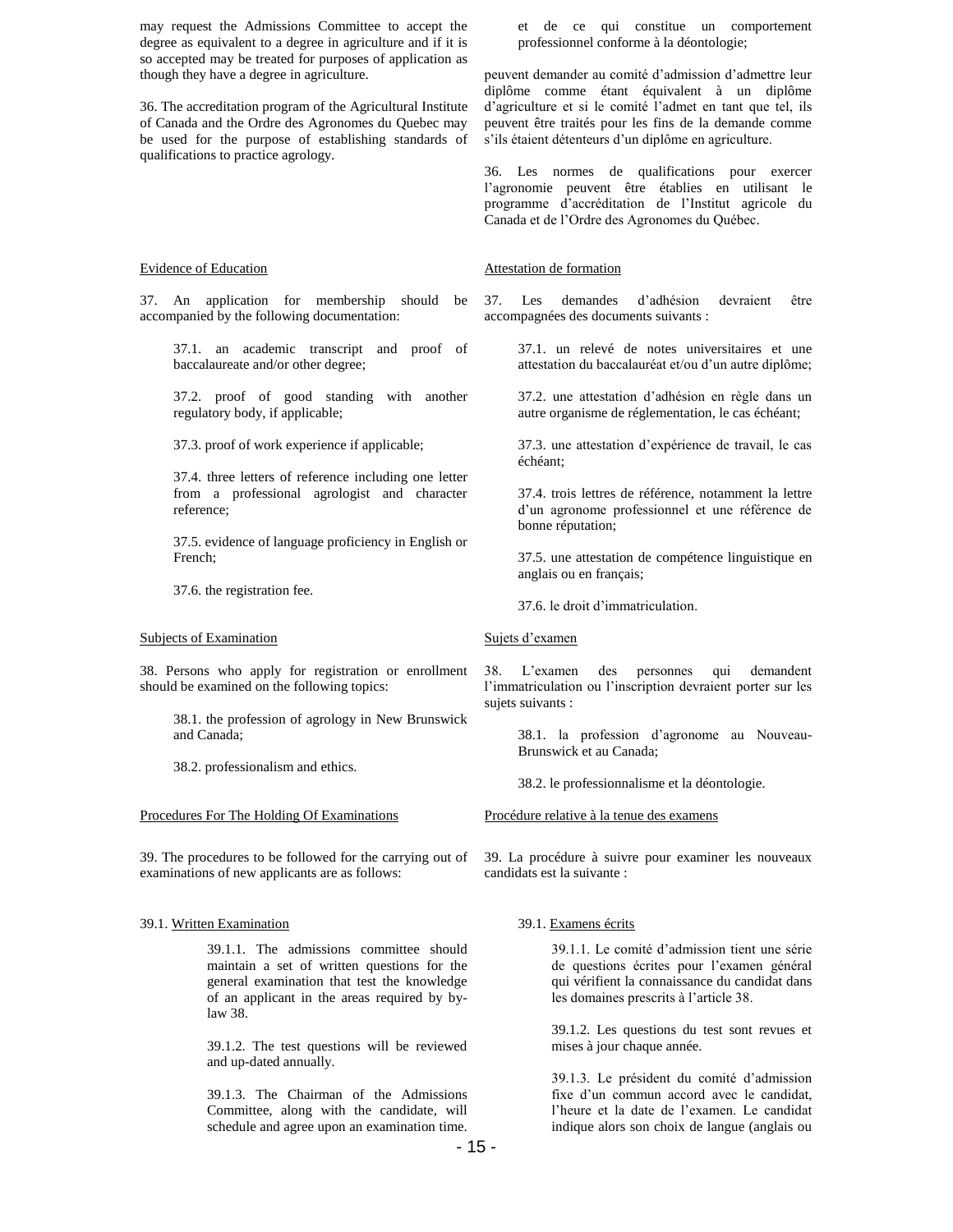At this time, the candidate shall indicate their choice of language (English or French) for the examination.

39.1.4. The Chairman of the Admissions Committee will arrange to have a panel of the Admissions Committee available for the examination.

39.1.5. The Chairman of the Admissions Committee, or someone assigned by him/her will make local arrangements for a quiet examination location and supply the candidate with the necessary supplies.

39.1.6. The examination will be a maximum of two hours in length, will be a closed book examination and will be hand written. Laptop computers of PCs will not be allowed. Penmanship, spelling and grammar will be considered as part of the examination.

39.1.7. Each member of the admissions committee panel will read and grade / score the candidate's written answers. The written examination will be graded on a Pass / Fail basis. The admissions committee panel members will discuss the candidate's performance and collectively agree to the outcome of the examination.

39.1.8. Potential outcomes of the written examination:

> 39.1.8.1. candidate passes via unanimous decision,

39.1.8.2. candidate passes conditional upon completing supplemental reading, assignment or training course,

39.1.8.3. candidate fails.

39.1.9. The conditional pass is intended for candidates who show weakness in only one area but do not warrant to be failed outright. The supplemental work is to be assigned by the Admissions Committee panel, and once complete, the Chairman will recommend to the Council the candidate has passed or failed. If the candidate fails the supplemental work, membership will be denied.

39.1.10. If the candidate fails the written examination, the candidate will have the opportunity to be retested after a 1-month waiting period and within 6 months of the initial examination.

39.1.11. Candidates will be allowed to rewrite the examination only once. If the candidate fails the written examination a second time, membership will be denied.

39.1.12. The Chairman of the Admissions Committee will notify Council, in writing, of the outcome of the written examination. Council will notify the candidate of the outcome of the examination.

français) pour l'examen.

39.1.4. Le président du comité d'admission s'assure de la formation d'un panel du comité d'admission et de sa disponibilité pour l'examen.

39.1.5. Le président du comité d'admission ou toute personne qu'il désigne à cet effet prend des mesures au niveau local pour trouver un endroit calme et donner au candidat les fournitures nécessaires.

39.1.6. L'examen dure un maximum de deux heures. Il s'agit d'un examen à livre fermé qui doit être écrit à la main. Les ordinateurs portatifs ne sont pas autorisés. L'écriture, l'orthographe et la grammaire font partie de l'examen.

39.1.7. Chaque membre du panel du comité d'admission lit et corrige/marque les réponses des candidats. L'examen écrit est corrigé sur la base réussite/échec. Les membres du panel discutent des réponses des candidats et conviennent ensemble des résultats de l'examen.

39.1.8. Les résultats possibles de l'examen écrit sont les suivants :

> 39.1.8.1. le candidat réussit l'examen à l'unanimité,

39.1.8.2. le candidat réussit l'examen à la condition qu'il effectue des lectures supplémentaires ou qu'il suive un cours de formation supplémentaire,

39.1.8.3. le candidat échoue.

39.1.9. La réussite conditionnelle est destinée aux candidats qui démontrent leur insuffisance dans un domaine seulement mais qui ne méritent pas un échec complet. Le panel du comité d'admission assigne le travail supplémentaire et une fois que le candidat l'a accompli, le président recommande au Conseil son admission ou son rejet. Si le candidat échoue au travail supplémentaire assigné, le statut de membre lui sera refusé.

39.1.10. Si le candidat échoue à l'examen écrit, il a la possibilité de subir l'examen de nouveau après une période d'attente d'un mois et dans les six mois qui suivent la tenue de l'examen initial.

39.1.11. Les candidats ne sont autorisés à se représenter à l'examen qu'une seule fois. S'ils échouent à l'examen écrit une seconde fois, ils ne peuvent plus devenir membres.

39.1.12. Le président du comité d'admission avise le Conseil, par écrit, des résultats de l'examen écrit. Le Conseil avise les candidats des résultats de l'examen.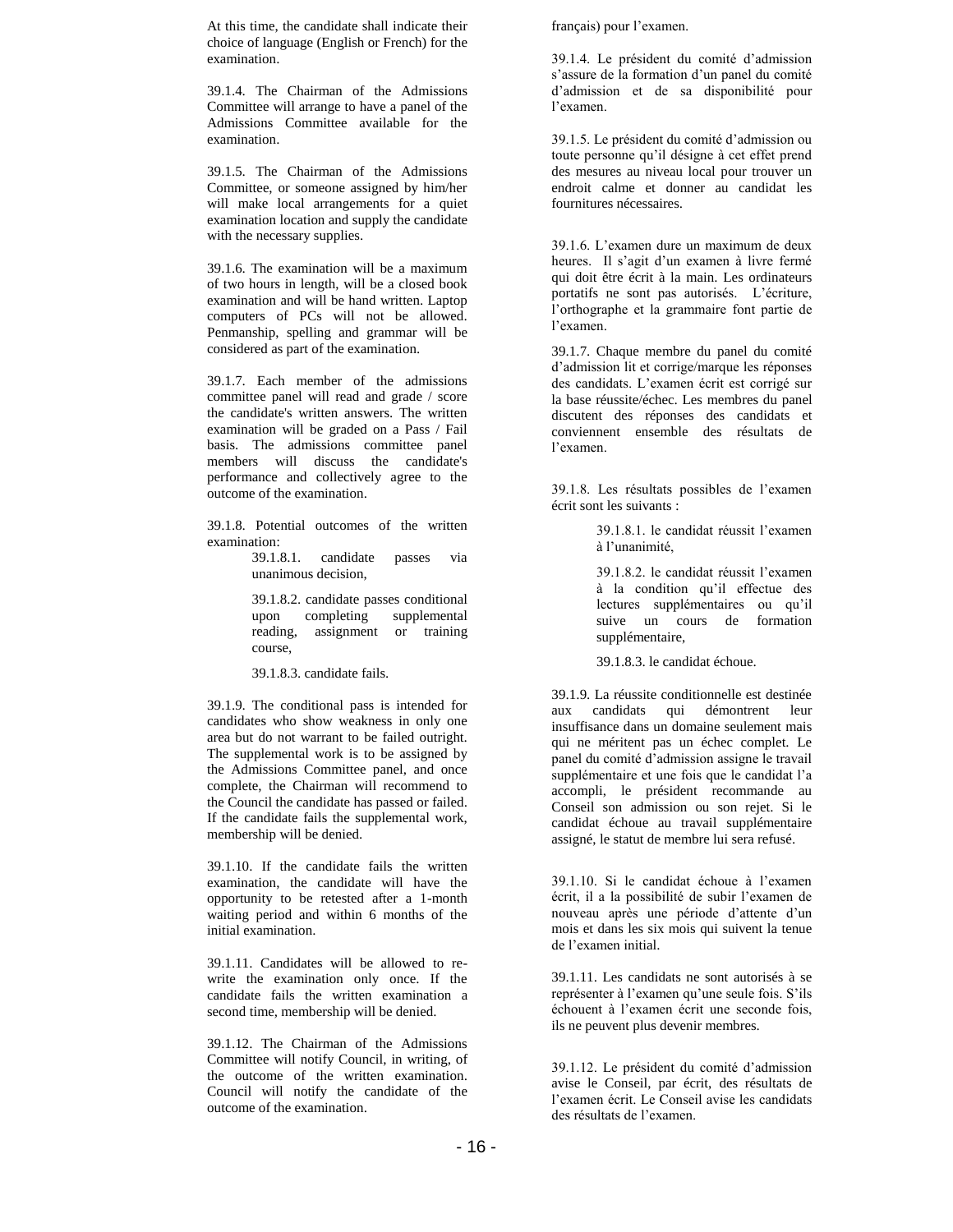### 39.2. Oral Exam

39.2.1. An "examination committee" will be organized by the Admissions Committee and will consist of the maximum of five (5) people, including Admissions Committee members and invited experts. The Chairman of the Admissions Committee will preside over the examination.

39.2.2. Each member of the "examination committee" will be allowed up to 20 minutes to question the candidate.

39.2.3. Once all questions have been asked, the candidate will be excused from the room. The committee will discuss the candidate's performance and collectively agree to the outcome of the exam. The oral exam will be graded on a Pass / Fail basis. The candidate will be called back into the room and verbally told the outcome of the exam.

39.2.4. Each member of the committee will sign the "NBIA Oral Exam" form. This form will be forwarded to the Council.

39.2.5. If a candidate fails the oral exam, they will be informed, in writing, by the Chairman of the Board of Examiners of what areas require improvement. They will have the opportunity to be re-tested by the same examination committee after one month but within six months of the original exam.

39.2.6. If the candidate fails the oral exam a second time, membership will be denied.

### **BRANCHES**

40. Any twenty members of the Institute, or fewer with the approval of the Council, may form a Branch of the Institute.

40.1. Every member of the Institute shall be assigned by the Council to the Branch which is most convenient to the member.

40.2. Each Branch shall have an executive of three or more officers including a Chair, Secretary-Treasurer and Immediate Past Chair, each of whom shall hold office for one year or until his or her successor is elected. A Vice-Chair may also be included with the approval of Branch membership.

40.3. Where a member changes his or her residence or a new Branch is formed a member may have his or her membership transferred from one Branch to another.

40.4. Each Branch may, subject to the approval of the Council, make regulations respecting any matter concerning the operations of the Branch.

40.5. The Council may annually, upon request from

### 39.2. Examen oral

39.2.1. Le comité d'admission organise un « comité d'examen » formé d'un maximum de (5) personnes, notamment des membres du comité d'admission et des experts invités. Le président du comité d'admissions préside l'examen.

39.2.2. Chaque membre du « comité d'examen » dispose d'un maximum de 20 minutes pour poser des questions au candidat.

39.2.3. Une fois que toutes les questions ont été posées, le candidat est prié de se retirer de la pièce. Le comité discute des réponses du candidat et décide collectivement du résultat de l'examen. L'examen oral est corrigé sur la base réussite/échec. Le comité prie alors le candidat de revenir dans la pièce et lui communique le résultat de l'examen.

39.2.4. Chaque membre du comité signe la formule de « l'Examen oral de l'IANB » qui est ensuite envoyée au Conseil.

39.2.5. Si un candidat échoue à l'examen oral, il reçoit un avis écrit du président du comité d'examen lui indiquant les domaines qui nécessitent des améliorations. Il a la possibilité de subir l'examen de nouveau auprès du même comité d'examen après un mois mais dans les six mois qui suivent la tenue de l'examen initial.

39.2.6. Si un candidat échoue à l'examen oral une seconde fois, il ne peu plus devenir membre.

# **SECTIONS**

40. Vingt membres quelconques de l'Institut, ou moins avec la permission du Conseil, peuvent former une section de l'Institut.

> 40.1. Le Conseil assigne un membre à la section qui est la plus pratique pour le membre.

> 40.2. Chaque section a un exécutif formé d'au moins trois dirigeants comprenant un président, un secrétaire-trésorier et un président sortant, qui remplissent leurs fonctions pendant un an ou jusqu'à l'élection de leurs successeurs. Un viceprésident peut être ajouté si les membres de la section y consentent.

> 40.3. En cas de changement de résidence d'un membre ou en cas de création d'une nouvelle section, l'adhésion du membre peut être transférée d'une section à une autre.

> 40.4. Sous réserve de l'approbation du Conseil, chaque section peut établir des règlements sur toute question qui concerne son fonctionnement.

> 40.5. Chaque année, le Conseil peut, lorsqu'une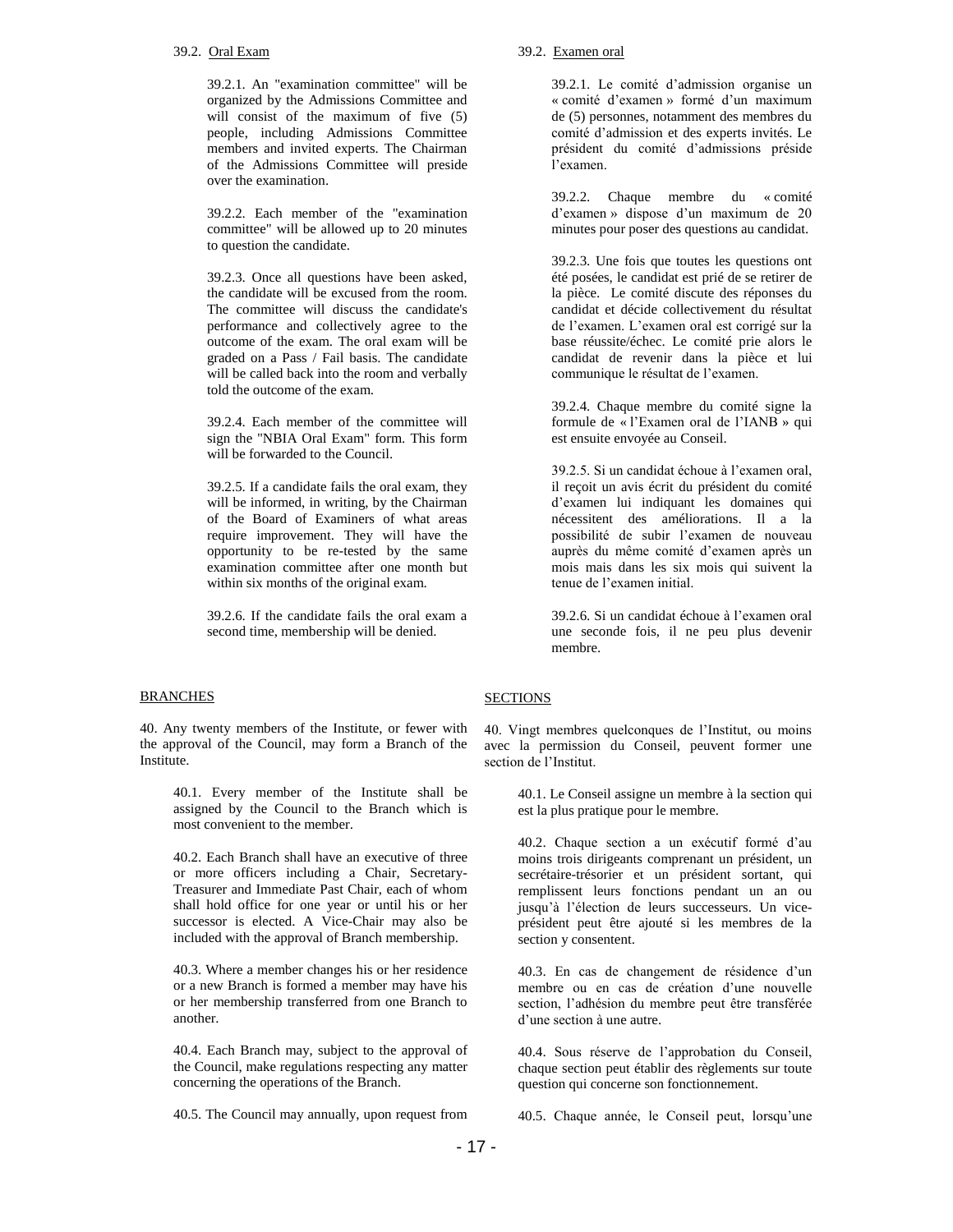a Branch, made within the fiscal year, and upon receipt of the annual activity report and revenue and expenditure report, grant an amount set by Council to help carry out the affairs of the Branch.

40.6. The Chair of each Branch shall present to the annual general meeting of the Institute a report on the activities of the Branch during the year.

## **SEAL**

41. The Corporate seal, in a form approved by the Council and impressed on an appendix of these by-laws shall be the seal of the Institute.

41.1. Where the seal of the Institute is required by law or by by-law of the Institute to be affixed to a document of any nature it shall be affixed and attested by the Registrar or member of the Council appointed by the Council for that purpose, and by the President or other members of the Council appointed by the Council for such purpose.

### FINANCIAL YEAR

42. The Financial or Institute year shall be the calendar year.

# CODE OF ETHICS

43. All members of the Institute shall conform to the Code of Ethics of the Institute which is in part as follows:

43.1. The Profession of Agrology demands integrity, competence and objectivity in the conduct of its members while fulfilling their professional responsibilities to the public, the employer or client, the profession, and other Agrologists.

43.2. The purpose of the following guideline is to clarify the intent of the Code of Ethics and the understanding of the nature of the professional obligations that arise out of that document. Throughout, it is recognized that membership is a right granted by the public to Agrologists to practice Agrology in such a way that the public interest is served. It is also understood that, just as the Agrologist has an obligation to conduct business in an ethical and competent manner, colleagues and the Institute share the moral responsibility of protecting other Agrologists and the field of Agrology against any unfounded and unjust criticisms.

43.3. Among Agrologists' professional obligations to the Public is the responsibility*:*

> 43.3.1. to practice only in those fields where Agrologists' training, ability and experience make them professionally qualified,

section lui en fait la demande au cours de l'année financière et après avoir reçu le rapport annuel d'activités ainsi que le rapport annuel de revenus et de dépenses, lui accorder un montant fixé par le Conseil pour aider à exécuter les affaires de la section.

40.6. Le président de chaque section présente à l'assemblée générale annuelle de l'Institut un rapport sur les activités de la section au cours de l'année écoulée.

# **SCEAU**

41. Le sceau social de la corporation dont le Conseil approuve la forme et apposé sur un appendice des présents règlements administratifs est le sceau de l'Institut.

> 41.1. Lorsqu'une loi ou un règlement administratif de l'Institut exige que le sceau de l'Institut soit apposé sur un document de toute nature, il y est apposé et attesté par le registraire ou tout autre membre du Conseil désigné par le Conseil à cette fin, ainsi que par le président ou tout autre membre du Conseil désigné par le Conseil à cette fin.

# ANNÉE FINANCIÈRE

42. L'année financière ou l'année de l'Institut est l'année civile.

### CODE DE DÉONTOLOGIE

43. Tous les membres de l'Institut se conforment au code de déontologie qui stipule en partie ce qui suit :

> 43.1. La profession d'agronome exige que lorsqu'ils remplissent leurs responsabilités professionnelles ses membres se conduisent avec intégrité, compétence et objectivité avec le public, leur employeur, leurs clients, la profession et les autres agronomes.

> 43.2. La ligne directrice suivante à pour but de clarifier l'intention du Code de déontologie et de mieux comprendre la nature des obligations professionnelles qui découlent de ce document. Dans son intégralité, celui-ci reconnaît que l'adhésion à l'Institut est un droit accordé par le public aux agronomes pour qu'ils exercent l'agronomie dans le meilleur intérêt du public. Il est également convenu que, si les agronomes ont l'obligation de mener leurs affaires d'une manière déontologique et compétente, les collègues et l'Institut partagent la responsabilité morale de protéger les autres agronomes et l'agronomie contre toute critique injuste et sans fondement.

> 43.3. Parmi les obligations professionnelles des agronomes à l'égard du public, ils ont celle de :

> > 43.3.1. n'exercer la profession que dans les domaines où, grâce à leur formation, leurs capacités et leur expérience, ils ont les compétences professionnelles nécessaires,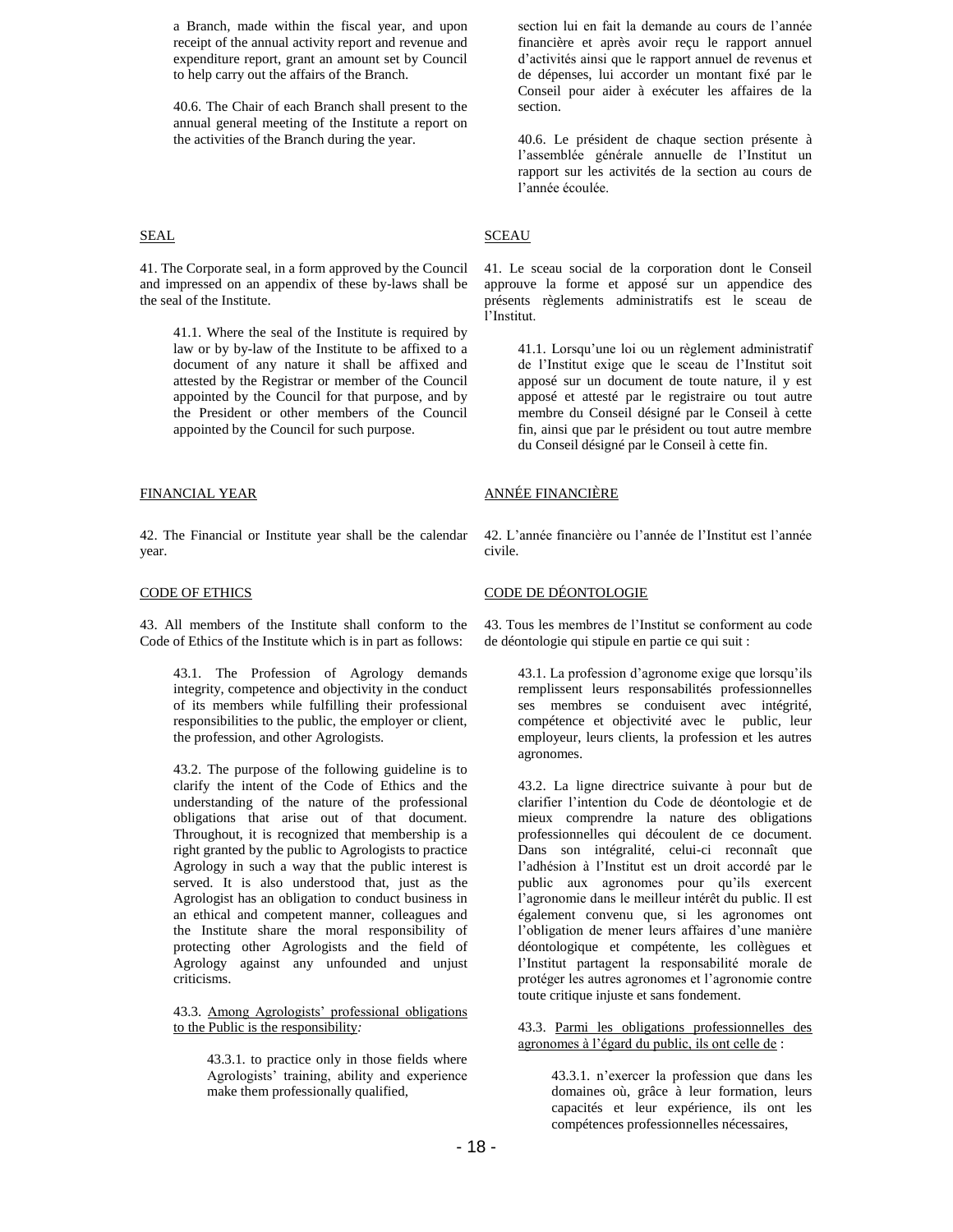43.3.2. to express a professional opinion only when it is founded on adequate knowledge and experience, and where Agrologists' have an understanding of the situation and context against which this opinion is being offered,

43.3.3. to advocate and practice good stewardship of agricultural resources based on sound scientific principle(s),

43.3.4. to extend public knowledge of agriculture and to promote truthful and accurate statements on sustainable agricultural systems and environmental matters,

43.3.5. to have proper regard for the safety of others in all work.

43.4. Agrologists' responsibility to the Client or Employer is:

> 43.4.1. to act conscientiously and diligently in providing professional services.

43.4.2. except as required by law, to maintain the confidentiality of client and employer information unless given the explicit consent of the client or employer.

43.4.3. to obtain a clear understanding of the clients or employers objectives.

43.4.4. to inform the client or employer of any action planned or undertaken by the client or employer that Agrologists' believe is detrimental to good stewardship or in breach of known laws or regulations.

43.4.5. to refuse any assignment that creates a conflict of interest.

43.4.6. to not accept compensation from more than one employer or client for the same work, without the consent of all.

43.5. Agrologists' responsibility to the Profession is:

43.5.1. to inspire confidence in Agrology by maintaining high standards in conduct and work.

43.5.2. to support activities for the advancement of the profession.

43.5.3. Where Agrologists' believe another individual may be guilty of infamous or unprofessional conduct, negligence or breach of the *Agrologist Act* or bylaws:

> 43.5.3.1. to raise the matter with that individual, and

43.3.2. ne donner un avis professionnel que lorsqu'il est fondé sur les connaissances et l'expérience appropriées et lorsque les agronomes ont une bonne compréhension de la situation et du contexte à l'égard desquels l'avis est donné,

43.3.3. promouvoir et appliquer une bonne intendance des ressources agricoles sur la base de principe(s) scientifique(s) solide(s),

43.3.4. diffuser auprès du public des connaissances agricoles et promouvoir des déclarations vraies et exactes sur les systèmes agricoles viables et les questions d'environnement,

43.3.5. respecter dans tous les travaux, la sécurité des autres.

43.4. À l'égard de leurs clients ou de leurs employeurs, les agronomes ont la responsabilité :

43.4.1. d'agir consciencieusement et avec diligence dans la fourniture de leurs services professionnels,

43.4.2. de garder confidentiels les renseignements de leurs clients et de leurs employeurs, sauf lorsque le droit le leur demande ou lorsque leurs clients ou leur employeur les y autorisent,

43.4.3. de bien comprendre les objectifs de leurs clients ou de leurs employeurs,

43.4.4. d'informer leurs clients ou leurs employeurs qu'ils croient que toute mesure prise par leurs clients ou par les employeurs nuit à la bonne intendance ou contrevient aux lois et aux règlements connus,

43.4.5. de refuser toute tâche qui crée un conflit d'intérêt,

43.4.6. de ne pas accepter de rémunération de plus d'un employeur ou de plus d'un client sans leur consentement.

43.5. À l'égard de la profession, les agronomes ont la responsabilité :

> 43.5.1. d'inspirer confiance dans l'agronomie en maintenant des normes élevées de conduite et de travail,

> 43.5.2. de soutenir les activités destinées à faire avancer la profession,

> 43.5.3. lorsque les agronomes croient qu'une personne peut s'être rendue coupable d'une conduite répréhensible ou non professionnelle, de négligence ou d'avoir contrevenu à la *Loi sur les agronomes* ou aux règlements administratifs :

> > 43.5.3.1. de soulever la question avec cette personne, et